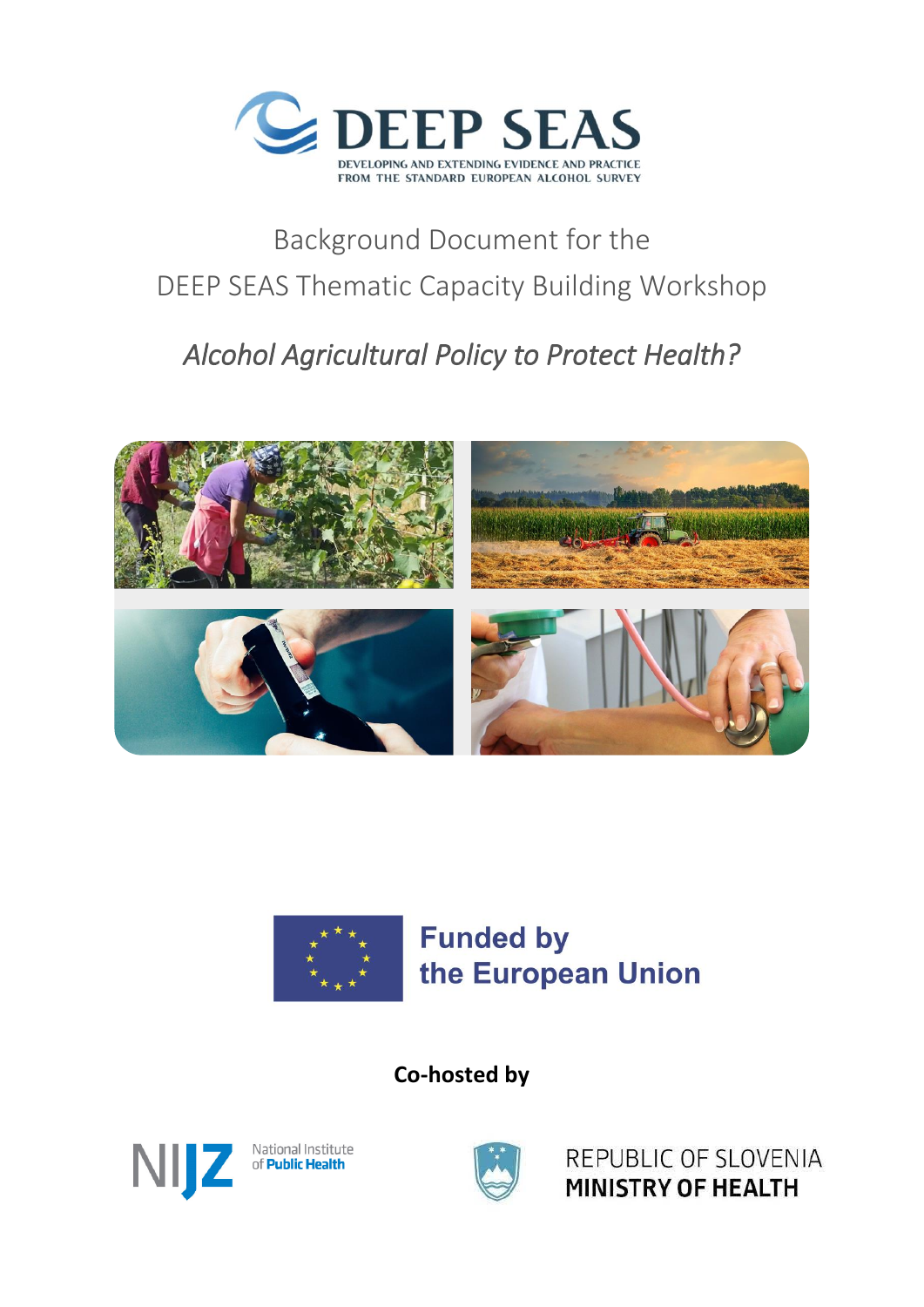# Background Document for the DEEP SEAS Thematic Capacity Building Workshop

# *Alcohol Agricultural Policy to Protect Health?*

# **Contents**

| Background briefing: Agriculture policies and support mechanisms, including alcohol-related health impacts 4 |  |
|--------------------------------------------------------------------------------------------------------------|--|
|                                                                                                              |  |
|                                                                                                              |  |

# <span id="page-1-0"></span>Background to the workshop

The two interlinked online workshop sessions, with the overall aim of exchanging effective policy options to promote agricultural mechanisms for alcohol which protect human and planetary health, will take place within the frame of the prevention strand of the EU beating cancer plan over two afternoons in November 2021.

The idea is to facilitate clear communication and exchange of perspectives and priorities on alcohol agricultural policies and support mechanisms as they impact on health and other areas, and to establish sustainable connections between Member States and with the Commission, which can endure after the events to promote health in all policy initiatives. Outputs will include a peer-reviewed scientific summary; a set of short videos introducing the evidence and European initiatives and experiences; and a workshop report, including policy recommendations at the national and European levels, coming out of discussions in the sessions.

The workshop is the fourth in a series of five. The first in the series, Alcohol Advertising and Sponsorship in Traditional and Digital Media was held in December 2020, hosted by Charles University Prague and the Government of the Czech Republic. The second workshop Alcohol and its relation to Cancer, Socioeconomic Inequalities, and Nutrition & obesity was held in March 2021 co-hosted by General Directorate for Intervention on Addictive Behaviours and Dependencies (SICAD), of the Portuguese Ministry of Health. The third workshop, Alcohol Taxation and Pricing Policies, including Unrecorded Alcohol and Cross-Border Issues was held in June 2021 and co-hosted by the Lithuanian Drug, Tobacco and Alcohol Control Department (NTAKD), the Lithuanian University of Health Sciences, and the Lithuanian Alcohol Control Coalition (NTAKK).

### ACKNOWLEDGMENTS AND DISCLAIMER

This workshop is produced under the service contracts **DEEP SEAS** (Developing and Extending Evidence and Practice from the Standard European Alcohol Survey - [www.deep-seas.eu,](http://www.deep-seas.eu/) Contract No. 20177113). The information and views presented in the sessions are those of the speakers, and hence represent their sole responsibility. Accordingly, the information and views presented during sessions cannot be considered to reflect the views of the European Commission and/or the Health and Digital Executive Agency or any other body of the European Union. The European Commission and the Agency do not accept any responsibility for use that may be made of the information presented during the workshop sessions.



nted technically builde. Notional Institute of Dublic Uselth *Alcohol Agricultural Policy to Protect Health?* The workshop is co-hosted and supported technically by the National Institute of Public Health (NIJZ) Slovenia.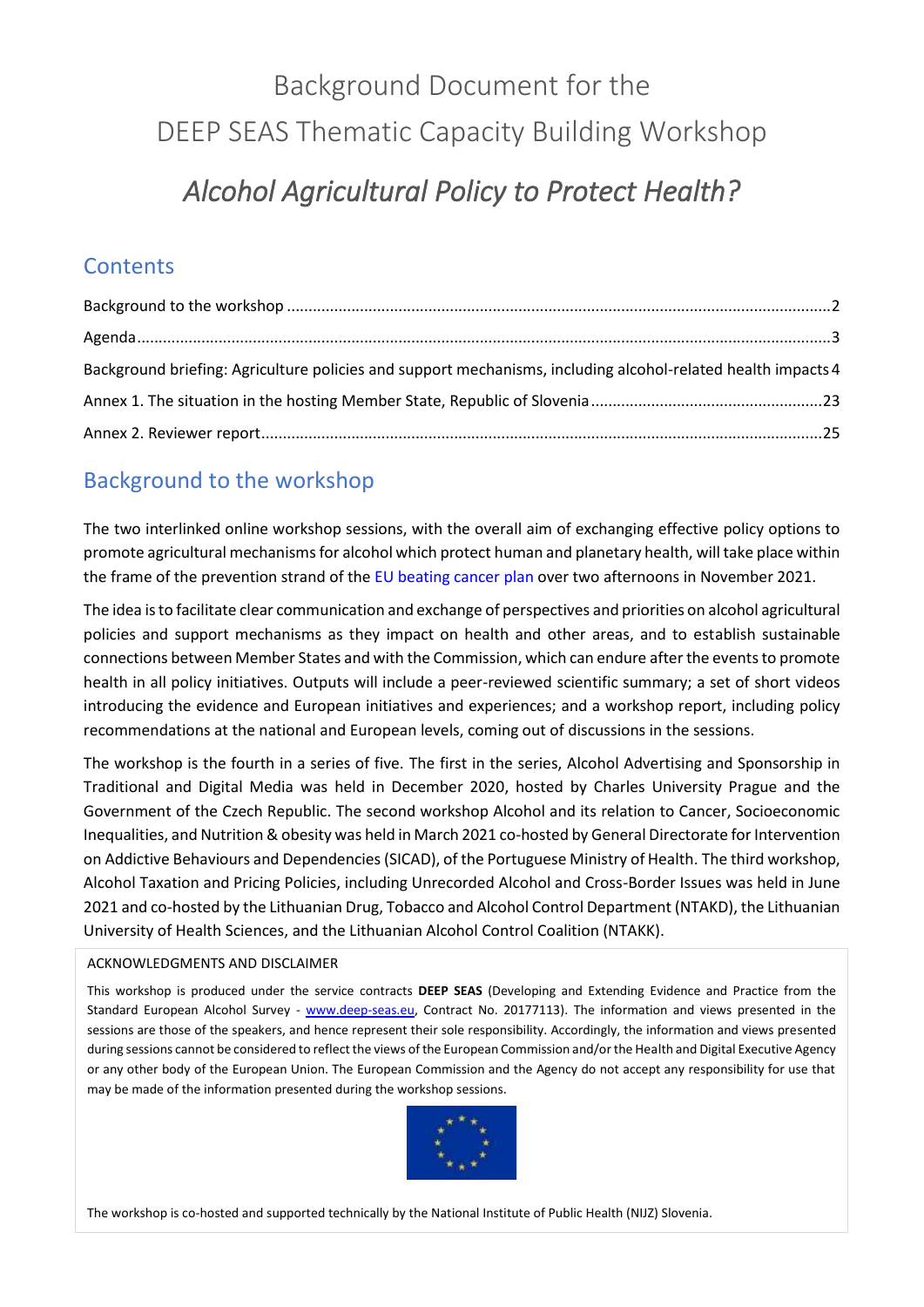# <span id="page-2-0"></span>Agenda

## Session 1. Thursday 4<sup>th</sup> November

## *"Alcohol, no ordinary foodstuff" - Agricultural policy and alcohol production: the place of health in the equation*

| 14:00 | Introduction and briefing<br>- Welcome from hosting Member State - Republic of Slovenia<br>- Frame of the EU Farm2Fork initiative<br>- Frame of the EU Common Agricultural Policy (CAP)                                                                                | - Vesna Marinko (MoH, SI)<br>- Claire Bury (DG SANTE)<br>- João Onofre (DG AGRI) |
|-------|------------------------------------------------------------------------------------------------------------------------------------------------------------------------------------------------------------------------------------------------------------------------|----------------------------------------------------------------------------------|
| 14:20 | - Evidence update – Sub-Topic 1: Health in alcohol agricultural policy:<br>priorities for the food system and regulating primary production                                                                                                                            | Video presenters:<br>- Laura Rossi (CREA, IT)<br>- Joao Breda (WHO)              |
| 14:45 | Stakeholder perspectives:<br>- The OECD perspective on EU alcohol agricultural policy and health<br>- The CAP and Farm 2 Fork strategy - where is health?                                                                                                              | Video presenters:<br>- Michele Cecchini (OECD)<br>Nikolai Pushkarev (EPHA)       |
| 15:10 | 10-minute break                                                                                                                                                                                                                                                        |                                                                                  |
| 15:20 | Summary by sub-topic expert + introducing discussions (live)                                                                                                                                                                                                           | Toni Gual / Laura Rossi                                                          |
| 15:25 | Breakout discussions – (small parallel groups of 8-10 people):<br>Discussion question (TBC): How can EU Member States be supported to<br>collaborate across sectors and reach balanced priorities for agricultural<br>systems to reduce alcohol harm? (3-5 mechanisms) | Moderators and rapporteurs<br>pre-assigned to each group                         |
| 16:00 | Feedback to whole group -<br>Brief summaries by rapporteurs/moderators + Round of comments                                                                                                                                                                             | Rapporteurs and<br>Moderators                                                    |
| 16:30 | Wrap up by hosts and sub-topic expert                                                                                                                                                                                                                                  | A Gual / L Rossi / J Breda                                                       |
| 16:45 | End of afternoon 1                                                                                                                                                                                                                                                     |                                                                                  |

#### Session 2. Tuesday 9<sup>th</sup> November

## *"Farm 2 Glass – informing consumers" - Agricultural and promotion policy compatible with health and sustainability*

| 14:00 | Introduction and briefing<br>- Welcome from hosting Member State - Slovenia<br>- Frame of the EU - Health promotion & cancer prevention<br>- Frame of the Agrifood Promotion Policy (Regulation 1144/2014)                                                                                          | Toni Gual (chair)<br>Ada Hocevar Grom (NIJZ, SI)<br>TBC (DG SANTE)<br>Christina Gerstgrasser (DG<br>AGRI) |
|-------|-----------------------------------------------------------------------------------------------------------------------------------------------------------------------------------------------------------------------------------------------------------------------------------------------------|-----------------------------------------------------------------------------------------------------------|
| 14:20 | - Evidence update – Sub-Topic 2: Key scientific messages on agricultural<br>policy impacting the promotion of alcohol products, including labelling.                                                                                                                                                | Presenter:<br>- Laura Rossi (CREA, IT)<br>Joao Breda (WHO)                                                |
| 14:45 | Stakeholder perspectives:<br>- Food systems which account for multiple priorities: implications of<br>environmental findings for alcohol<br>- Health consequences of promotion of alcohol products – reforms to the<br>CAP, F2F and consumer preferences                                            | Video presenters:<br>- Katherine Severi (IAS, UK)<br>- Florence Berteletti (Eurocare)                     |
| 15:10 | 10-minute break                                                                                                                                                                                                                                                                                     |                                                                                                           |
| 15:20 | Summary by sub-topic expert + introducing discussions (live)                                                                                                                                                                                                                                        |                                                                                                           |
| 15:25 | Breakout discussions $-$ (4 small parallel groups of 8-10 active discussants):<br>Discussion question: What policy tools can EU Member States use in a<br>comprehensive approach to protecting health through the alcohol<br>production and marketing chain (3-5 pan-sectoral policy tools/options) | Moderators and rapporteurs<br>pre-assigned to each group.                                                 |
| 16:00 | Feedback to whole group -<br>Brief summaries by rapporteurs/moderators + Round of comments                                                                                                                                                                                                          | Rapporteurs and Moderators                                                                                |
| 16:30 | Wrap up by hosts and topic experts                                                                                                                                                                                                                                                                  | A Gual / L Rossi / J Breda                                                                                |
| 16:45 | End of afternoon 2                                                                                                                                                                                                                                                                                  |                                                                                                           |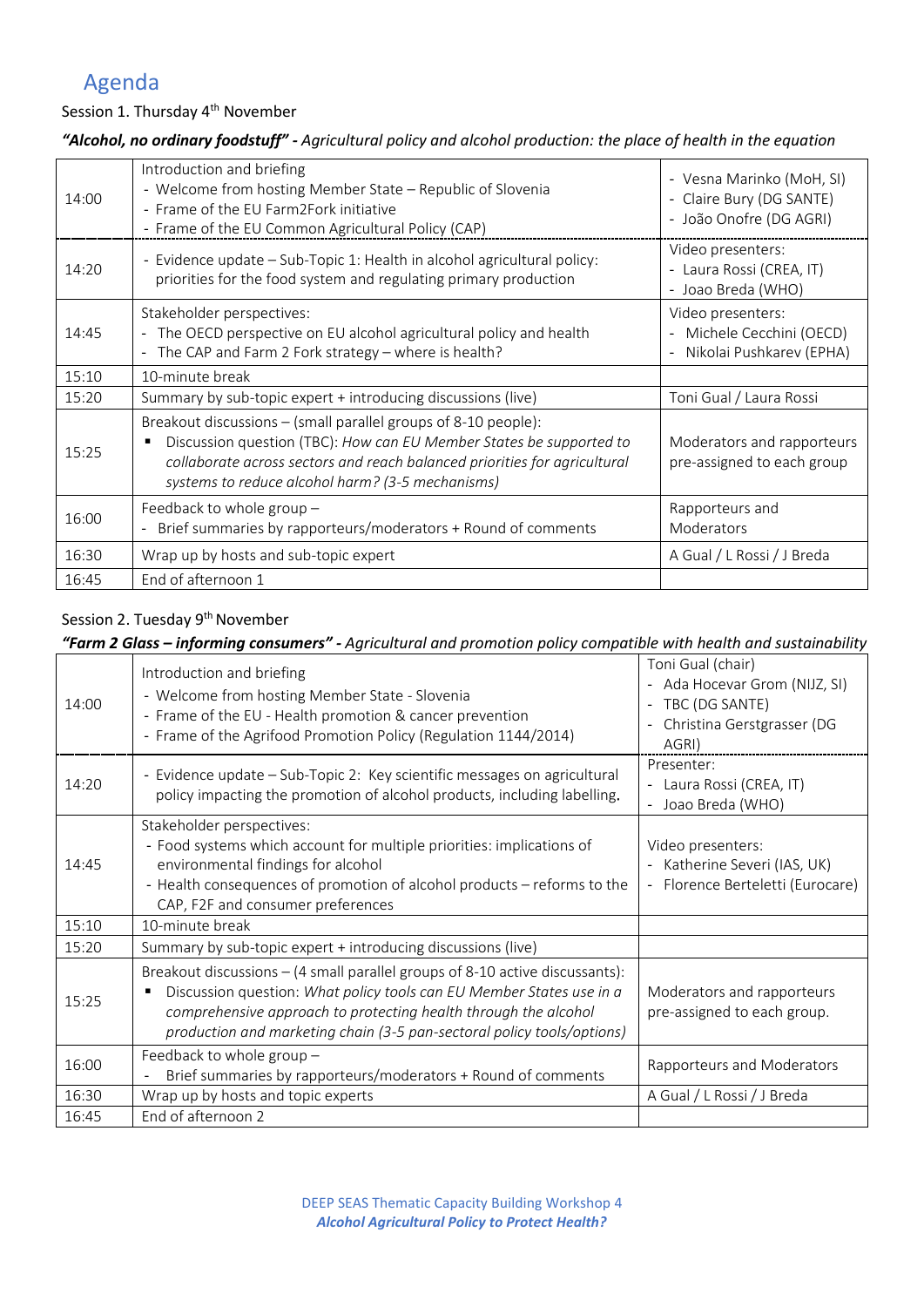# <span id="page-3-0"></span>Background briefing: Agriculture policies and support mechanisms, including alcohol-related health impacts

Laura Rossi, CREA Food and Nutrition, Rome

| 1.  |                                                                                                             |
|-----|-------------------------------------------------------------------------------------------------------------|
| 2.  |                                                                                                             |
| 3.  |                                                                                                             |
| 4.  |                                                                                                             |
|     |                                                                                                             |
| 5.  |                                                                                                             |
| 6.  |                                                                                                             |
| 7.  | Balancing risks and benefits of alcohol consumption: is it still appropriate to mention the J-shaped curve? |
|     |                                                                                                             |
| 8.  | Sustainable agriculture in the CAP and in the Farm to Fork strategy: the position of alcohol 11             |
|     | 8.1 Is the provision of healthy and sustainable food for society claimed by the new CAP compatible with     |
|     |                                                                                                             |
|     |                                                                                                             |
| 9.  |                                                                                                             |
|     | 9.1 State of art of alcoholic beverages labelling across the EU: initiatives and rationales14               |
|     |                                                                                                             |
|     |                                                                                                             |
|     | 9.3 Factors supporting the development and implementation of regulatory frameworks for alcohol labelling    |
|     |                                                                                                             |
| 11. |                                                                                                             |
|     |                                                                                                             |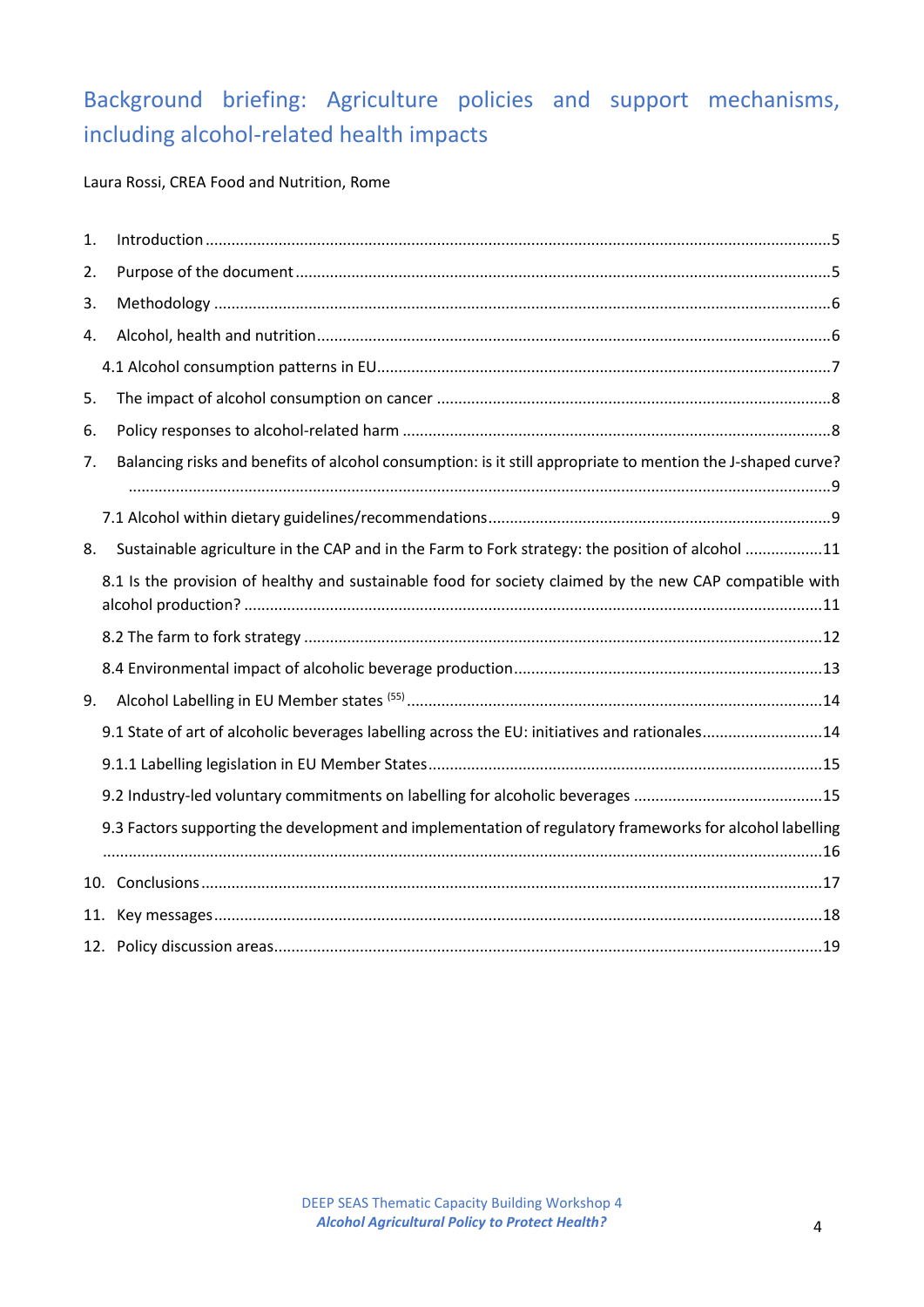# Key points

- The economy, environment and health are intrinsically linked
- Promoting healthy, sustainable diets is essential to tackle the increase in NCDs in Europe
- Alcohol use contributes substantially to the global burden of death and disability, particularly NCDs
- The Green Deal, Farm2Fork and CAP have an impact on health
- Current agricultural policy is not aligned with other EU policies concerning alcohol and health
- Agricultural policy needs to strike a balance between economic, environmental and health priorities
- Alcohol is not a basic food and contains empty calories it adds calories to the diet without containing any nutritional value
- Lack of nutritional labelling limits consumers' ability to make informed choices

## <span id="page-4-0"></span>1. Introduction

The rise of non-communicable diseases such as chronic respiratory diseases, cardiovascular diseases, diabetes and cancer, puts a tremendous stress on society and on health care systems, although they could be largely prevented by healthier lifestyles particularly in relation to alcohol, tobacco, physical exercise, and diet. Europe is the region most affected by NCDs with over 90% of deaths and over 85% of DALYs estimated to be due to NCDs (1).

Paradoxically, many of the policies that impact on these lifestyle factors are largely designed by sectors not directly related to them, and often give priority to the profits of powerful economic actors, despite the detrimental impact of this on the Member States' populations in the long run. In addition, when it comes to alcohol, public health and policy decisions are often made or influenced by economic and policy sectors that are not directly related to health but have an important impact on health, well-being, and sustainability.

It is important to identify policy areas and sectors beyond public health and the 'traditional' alcohol control measures with potential overlap, cross-impact, and common and sometimes seemingly conflicting priorities. As alcohol beverages are made of agricultural raw materials, one such policy area to consider when it comes to public health is agriculture policy. In this sense, it is important to take into consideration the Food and Agricultural Organization of the United Nations (FAO) concept of Nutrition-sensitive agriculture (2), an approach that seeks to maximize agriculture's contribution to nutrition and health. In the area of alcohol production, this means reshaping production to include consideration of the potential health impact.

European agricultural policy and initiatives including the Common Agricultural Policy (CAP), Farm to Fork (Farm2Fork), and the Green Deal all have impacts beyond economic and environmental considerations. In their current form, with regard to alcohol, these initiatives appear to be in conflict with other European policy objectives aimed at protecting health. A common ground needs to be found which better aligns and balances the objectives of these different policy areas and supports health and sustainability in the EU.

## <span id="page-4-1"></span>2. Purpose of the document

The main objective of this paper is to give an overview of alcohol within agriculture policy and potential options which protect human and planetary health. It is intended to provide background for discussion within the thematic policy workshop Alcohol Agricultural Policy to Protect Health that will be Co-hosted by the National Institute of Public Health (NIJZ) in Slovenia on November 4 and 9 2021.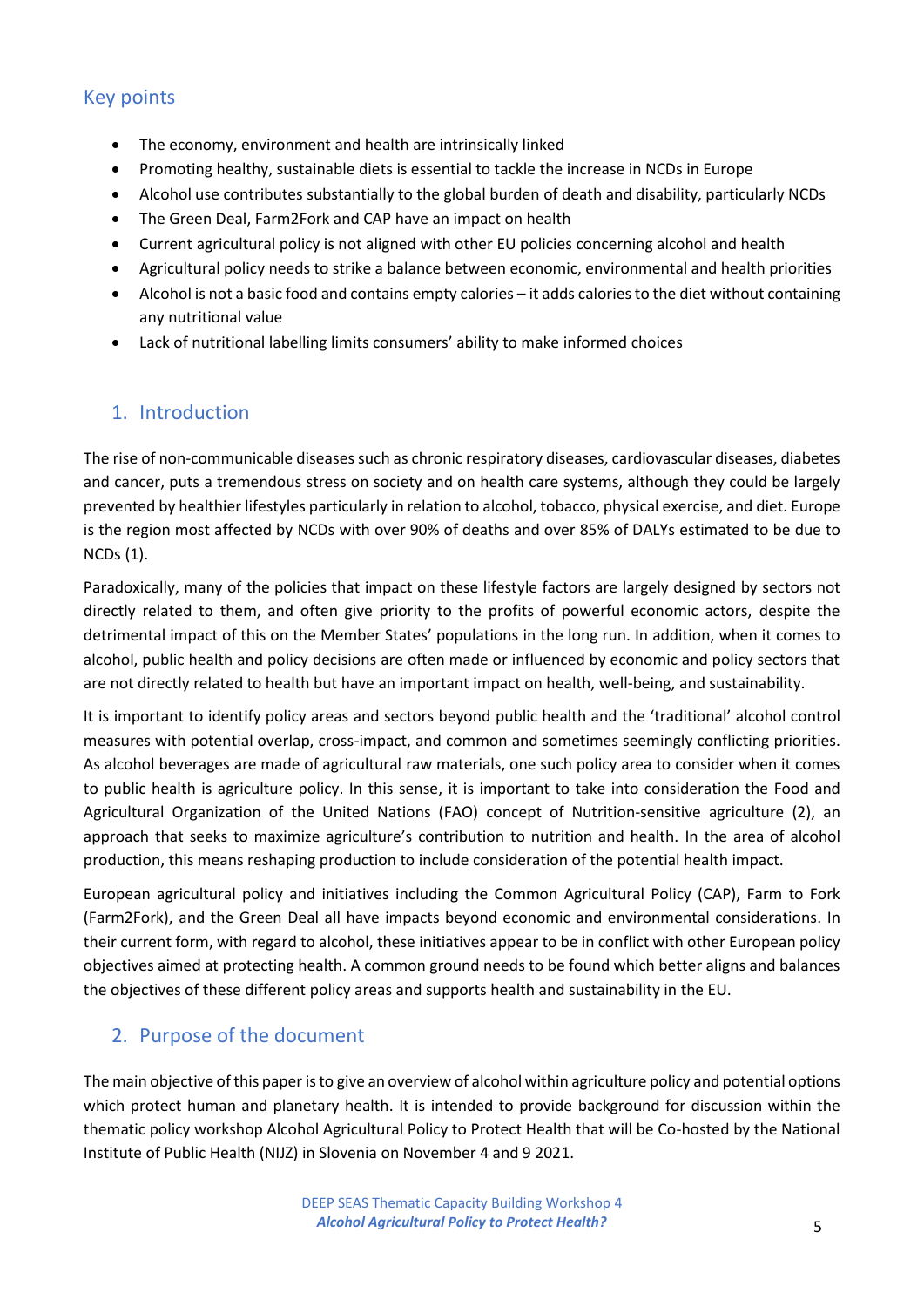This paper endeavours to make the most of both qualitative and quantitative information in highlighting multisectoral policy concerns, and guiding recommendations for health in all policies, supported by evidence-based facts and figures. The results of these efforts are mainly addressed to national-level European policy stakeholders.

The paper has three specific objectives:

- to assess the role of alcohol production within current EU agricultural policy, including the new CAP and the Farm to Fork strategies that aim to ensure food security, nutrition and public health, and access to sufficient, safe, nutritious, sustainable food for everyone
- to evaluate the environmental impact of different alcoholic beverages (wine, beers, spirits)
- to address the issue of labelling of alcoholic beverages, mapping the situation in EU countries with respect to the achievement of WHO recommendations.

# <span id="page-5-0"></span>3. Methodology

A literature search between July and October 2021 for peer-reviewed and grey literature on the presence and implementations of agriculture policies and support mechanisms, including alcohol-related health impacts was carried out. Inclusion criteria were articles and papers published after 2000, not limited to EU studies. Documents from the private sector were included. No specific exclusion criteria were applied, all pertinent documents were included and critically examined for the purpose of the present paper.

# <span id="page-5-1"></span>4. Alcohol, health and nutrition

Alcohol is not an ordinary commodity; it is a psychoactive substance with dependence-producing properties. Ethanol (pure alcohol) is found in all types of alcoholic beverages and is a carcinogenic compound (3). Along with smoking, unhealthy diet and physical inactivity, alcohol use is one of the four most important risk factors for NCDs (4) and a leading risk factor for premature death and disability globally (5). The Global Burden of Disease (GBD) study (6) estimated alcohol use and alcohol-attributable deaths and disability-adjusted lifeyears (DALYs) for 195 locations from 1990 to 2016. Globally, alcohol use was the seventh leading risk factor for both deaths and DALYs in 2016, accounting for 2.2% of age-standardised female deaths and 6.8% of agestandardised male deaths. The GBD study concluded that the level of alcohol consumption that minimised harm across health outcomes was zero standard drinks per week. However, alcohol plays a role in European society, and is deeply rooted in peoples' perceptions of culture and tradition. At the same time that achieving zero consumption is unrealistic there is an urgent need to address alcohol-related harm.

Alcohol-related harm is a major public health issue in the European Union. Europe has the both the highest level of alcohol consumption and of alcohol-related harm in the world, and reducing alcohol use and related harm is a priority area for the European Commission. Alcohol consumption is associated with increased risk of heart diseases and stroke, liver cirrhosis, certain cancers and foetal alcohol disorders with the risk increasing with the amount consumed. However, even moderate alcohol consumption (2-3 units per day) increases the risk of developing such diseases (1).

Alcohol use is responsible for some 255 000 to 290 000 deaths each year across EU countries (7,8). Europe is also the region with the highest rates of foetal alcohol spectrum disorders (FASD) and foetal alcohol syndrome (FAS), its most severe form (9), caused by alcohol exposure during pregnancy.

In the case of cancer, a causal link has been established between alcohol use and a number of cancers (10-12). The Europe Commission's *Beating Cancer Plan,* launched in February 2021*,* includes cancer prevention as a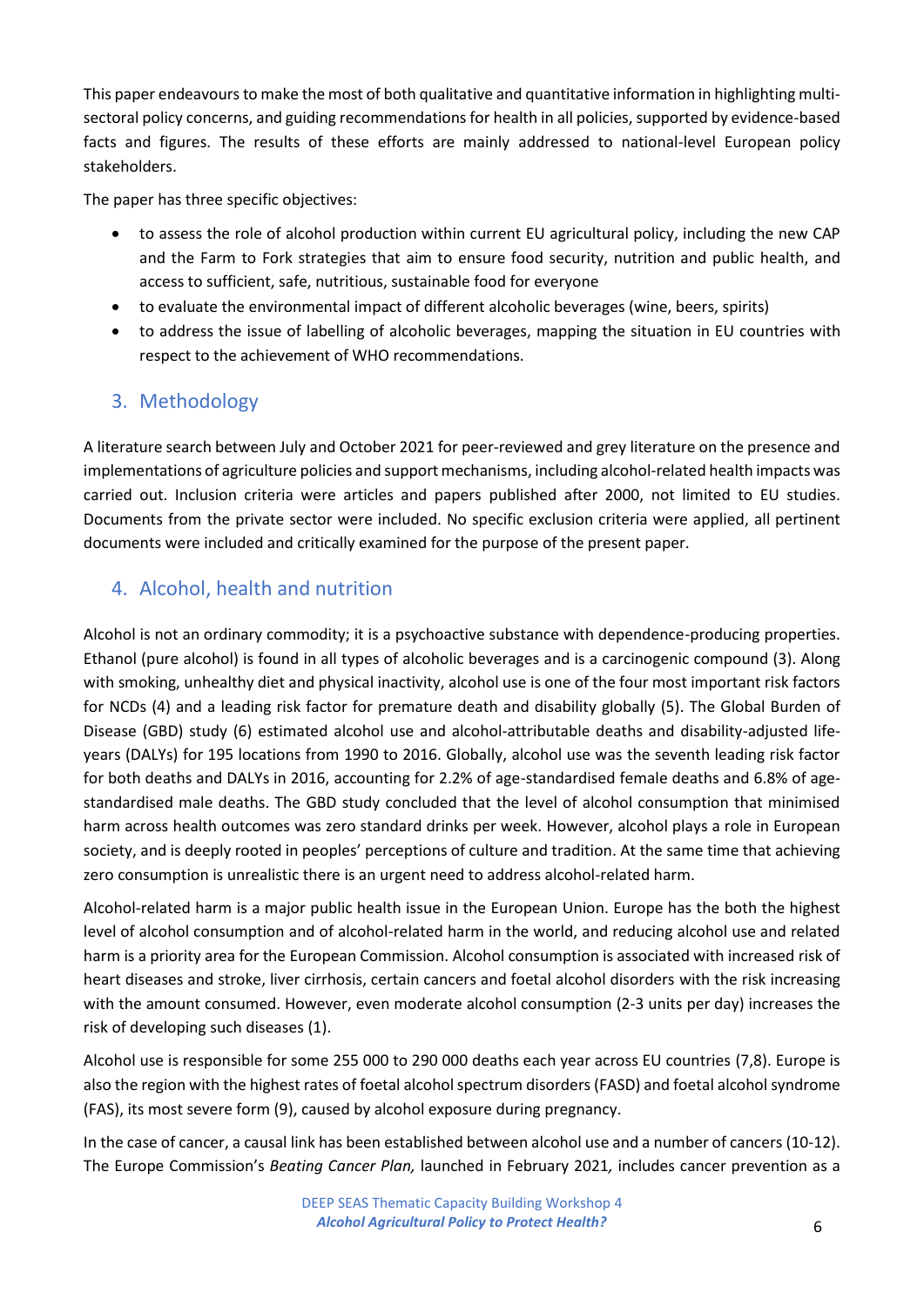priority area with targets for addressing key risk factors including harmful alcohol use (13). Alcohol also contributes to morbidity and mortality through accidents and injuries, violence, homicide and suicide.

Alcoholic beverages, like sugary drinks, are non-basic, 'discretionary' foods, without nutritional value, and as such, cannot be recommended as part of a healthy diet. Ethanol (the alcohol in all alcoholic beverages) contains 7 calories per gram, only fat, with 9 calories per gram, contains more calories while sugar contains 4 calories per gram. The calories in alcohol are regarded as 'empty calories', in that they add calories to the diet without adding any nutritional value. The addition of sugar to some alcoholic beverages, or mixing with soft drinks adds even more empty calories to the diet. However, under current EU legislation drinks containing more than 1.2% alcohol by volume are exempt from nutritional labelling requirements (14), limiting consumers' right to know and their ability to make informed choices about what they consume.

#### <span id="page-6-0"></span>*4.1 Alcohol consumption patterns in EU*

Measured through sales data, overall alcohol consumption stood at 10 litres of pure alcohol per adult on average across EU countries in 2018, down from 11 litres in 2008. Latvia and Austria have the highest level of alcohol consumption, with over 12 litres per adult while at the other end of the scale Greece, Sweden, Italy and Malta consume less than 8 litres of pure alcohol per adult. Over the past decade, alcohol consumption has decreased in most EU countries, with the largest reductions in Estonia, Greece and Lithuania (15). Men consume about four times more alcohol than women on average across EU countries (7).

Across the EU there are numerous cultural factors related to alcohol consumption and drinking behaviours and the nature of the resulting harm differs across the continent in terms of its impact on the individual, society and the economy. Traditionally, a distinction has been drawn between Northern European countries and their Southern European counterparts in terms of alcohol consumption and drinking patterns (16). A recent paper by Kilian et al. (17) examined the geographical variations in drinking practices throughout Europe, and considered drinking cultures, using data from the Standardized European Alcohol Survey which resulted from the Joint Action on Reducing Alcohol Related Harm (RARHA SEAS) in 2015/2016 (18), that suggested a predominance of beer drinking in the majority of the countries studied, and pointed to a growing popularity of beer consumption within the European Union (7).

### *The importance of drinking patterns*

Although overall alcohol consumption per capita is a useful measure to assess long-term trends, it is also important to consider drinking patterns across population groups to identify those most at risk of alcoholrelated harm. Beyond quantity, drinking frequency and intensity are also crucial to measure the extent of harmful consumption.

In 2016, one‑third (33%) of adults on average across EU countries reported heavy episodic, or binge, drinking — having had six drinks or more alcoholic drinks on a single occasion during the last month. This proportion was three times higher among men than women (51% vs. 17%). Although alcohol consumption has declined overall in the EU, heavy and binge drinking is on the rise in many countries, especially among young adults and women (19). Men in lower socio-economic groups are also more likely to drink heavily than those in higher socio-economic groups, while the opposite is true for women (19).

#### *Adolescents and young people*

Alcohol use in adolescence continues to be very common in Europe. Despite the fact that the legal drinking age in most EU countries is 18, on average two-thirds of European adolescents report having drunk alcohol at least once in their life by age 15, and over 20% report having been drunk more than once in their life (20). Although the proportion of adolescents reporting to have been drunk more than once in their life has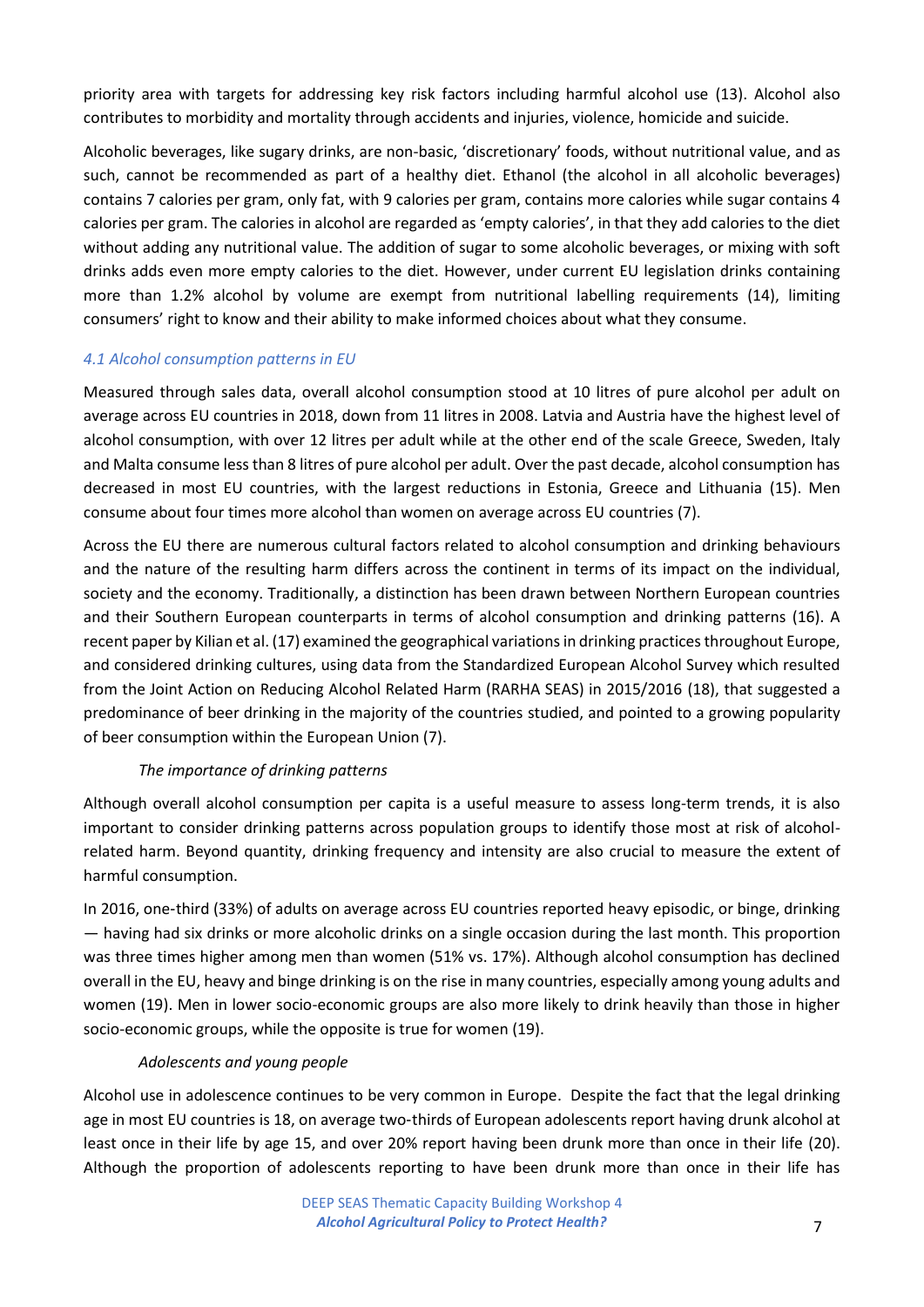decreased in recent years. Early initiation to drinking and heavy drinking in adolescence are of particular concern, since these can cause neurological damage in the still developing brain and have severe health, educational and social consequences. Adolescents who report early exposure to alcohol and having been drunk multiple times are more likely to develop problematic alcohol use and dependence later in life (21).

# <span id="page-7-0"></span>5. The impact of alcohol consumption on cancer

Alcohol use is associated with a range of injuries and diseases, including cancer, and is a leading risk factor for the global burden of disease (22). However, there is low awareness of the link between alcohol and cancer risk among the general public (23).

The consumption of alcoholic beverages has been causally linked to cancers of the upper aerodigestive tract (oral cavity, pharynx, larynx, and oesophagus) and cancers of the colon, rectum, liver, and female breast (24). There were an estimated 80.000 alcohol-attributable cancer deaths and almost 1.9 million alcohol-attributable cancer DALYs in Europe in 2016 (25).

Heavier drinking patterns contributed most to the global burden of alcohol-attributable cancers, but even moderate drinking, equivalent of up to one alcoholic drink per day for women or two per day for men, was also accountable for more than 100 000 global cases of cancer in 2020 (26).

In summary, alcohol use causes a substantial burden of cancer, a burden that could potentially be avoided through cost-effective policy and interventions to increase awareness of the risk of alcohol and decrease overall alcohol consumption. General population strategies include measures to reduce availability, increasing price via taxation, and banning or restricting marketing, and are the most effective for outcomes such as alcohol-attributable cancer, where even lower levels of drinking can increase the risk (27). With increases in alcohol consumption predicted until at least 2030 in several world regions, action must be taken to reduce the avoidable burden of cancer and other harm attributable to alcohol use (26).

# <span id="page-7-1"></span>6. Policy responses to alcohol-related harm

Many European countries have implemented a range of policies aimed at reducing alcohol consumption and related harms. These include evidence-based recommendations for cost-effective interventions as in the WHO 'Best Buys': reducing affordability through taxation and pricing, restrictions on the availability of alcohol, and restrictions or bans on alcohol marketing and advertising (28). Many Member States have also implemented public health campaigns (19) Other effective prevention measures include screening and brief interventions (SBI) for alcohol use in health care settings.

Taxes on alcoholic beverages exist in all EU countries. However, despite the existence of a common EU-wide legal framework, tax levels vary widely across countries and by beverage type. When it comes to advertising on social media and the internet, the most common type of regulation across EU countries relates to restrictions on the content and/or the placement of advertising, although some countries have gone further and adopted advertising bans on social media (e.g. Norway). Regarding industry sponsorship of sport and youth events, about one-third of European countries report having voluntary agreements in place, while one‑quarter have no restrictions (7).

Recent measures with proven impact on drinking behaviour include minimum unit pricing, regulation of digital alcohol marketing, and alcohol labelling including nutritional information and warning labels. Minimum unit pricing, introduced in Scotland in 2018, has been associated with a reduction in alcohol purchases, especially among those households which bought the most alcohol (29).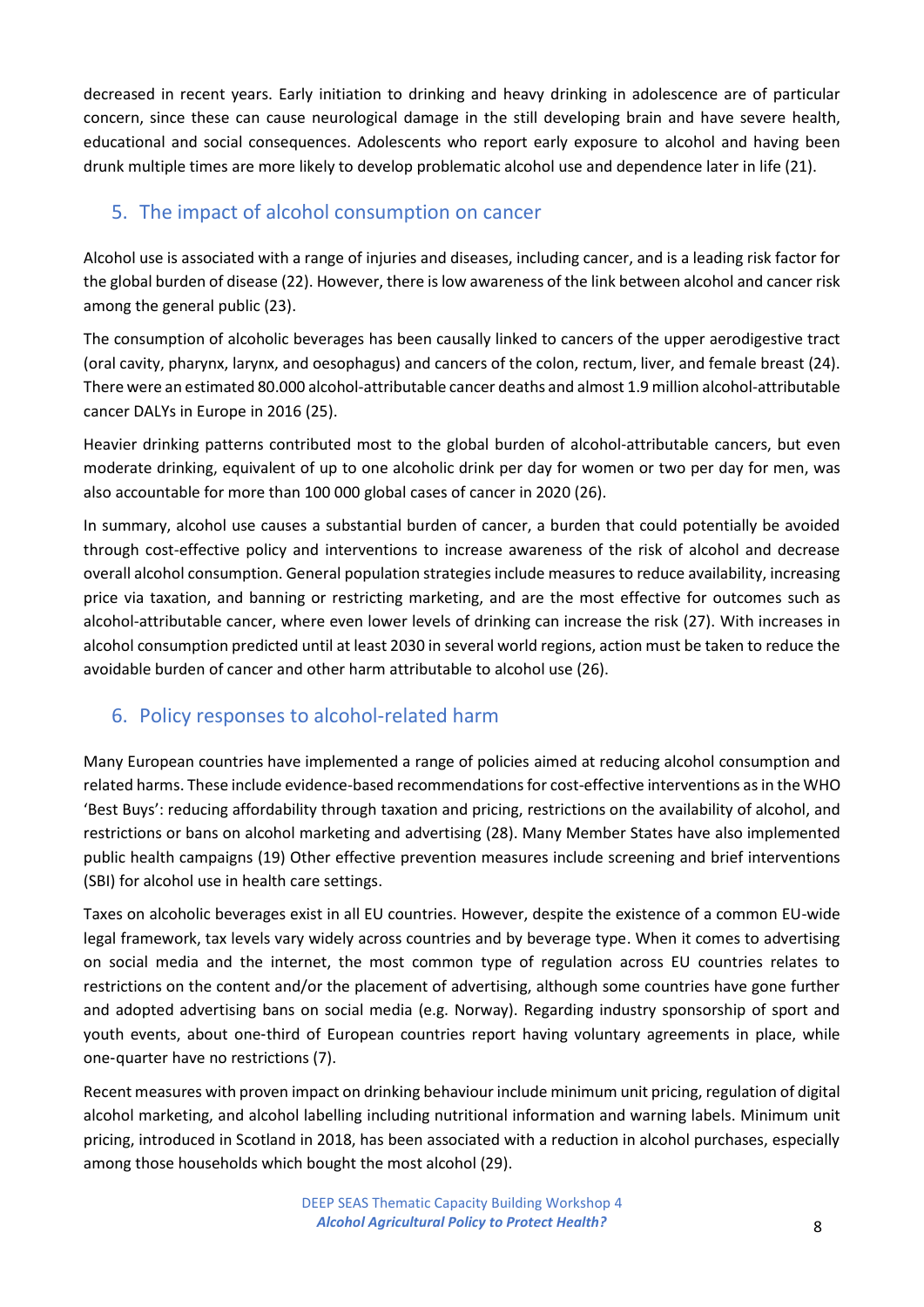Specific EU and global policies/initiatives which promote reducing alcohol consumption and related harms:

- The European Action Plan to Reduce the Harmful Use of Alcohol (2012-2020)
- The WHO Global Strategy to reduce the harmful use of alcohol (2010)
- Europe's Beating Cancer Plan (2021)
- WHO NCD Action Plan (2013-2020)
- UN Sustainable Development Goals

Specifically, regarding young people, a number of the aforementioned policies have proven to be effective in reducing alcohol use among adolescents, such as limiting accessibility to alcohol (e.g. through restrictions on location and hours of sales, and raising the minimum legal age for drinking), increasing prices (through taxation or minimum unit pricing), and stricter regulation or bans of advertising through sponsorship and social media.

# <span id="page-8-0"></span>7. Balancing risks and benefits of alcohol consumption: is it still appropriate to mention the J-shaped curve?

In recent years there was a "shift" in several nutritional guidelines, for example in Italy, from the previously recommended low-to-moderate alcohol consumption, to advising against at any level of consumption, a shift mainly driven by numerous and growing evidence of the link between alcohol intake and cancer. These observations led the World Cancer Research Fund and American Institute for Cancer Research (2017) (30) to position "ethanol in alcoholic beverages" within Group 1: Carcinogenic to humans, the group specifically containing substances (and food items) known to cause cancer in humans. This novel position, has been endorsed by the panel of experts who drafted the guidelines, targeting a maximum protection of the population from risk factors for chronic and non-communicable, deadly, diseases. However, this strategy is not unanimously shared by the entire research community, and in particular, by some scientists involved in the prevention of cardiovascular disease.

In fact, it is still claimed that the recommendation that the adult population avoid any alcohol consumption is unjustified and possibly even "harmful", based on a body of evidence that associates low to moderate alcohol intake to a lower risk of all-cause mortality and cardiovascular disease in specific age groups and by gender. This association is frequently referred to as a J-shaped curve of alcohol intake vs disease risk, indicating that a low intake is associated with good health outcomes and therefore advisable. In relation to cancer, a 2021 review found no protective effect at any level of use for those cancers for which a causal link has been established. It further notes that for breast cancer, even average alcohol intake as low as 10g per day or less is associated with a significant increase in breast cancer risk (31).

It is important to emphasise that the impact of alcohol use should be evaluated within the context of other effects of alcohol on health (1, 32). The GBD study, for example, found some protective effects for ischaemic heart disease and diabetes among women, but these were offset when overall health risks were considered. These findings emphasise the importance of assessing how alcohol use affects population health across the lifespan (1).

### <span id="page-8-1"></span>*7.1 Alcohol within dietary guidelines/recommendations*

However, this interesting debate regarding the J-shaped curve, involving outstanding scientists, has left consumers somewhat disoriented. In fact, going through the recommendations of food based dietary guidelines in Europe (33) it is evident that the messages related to alcohol consumption are very limited in a large number of countries and can appear contradictory or confusing. The general recommendation is "do not drink alcohol" without any associated guidance related to low-risk quantities. Similarly, when tolerated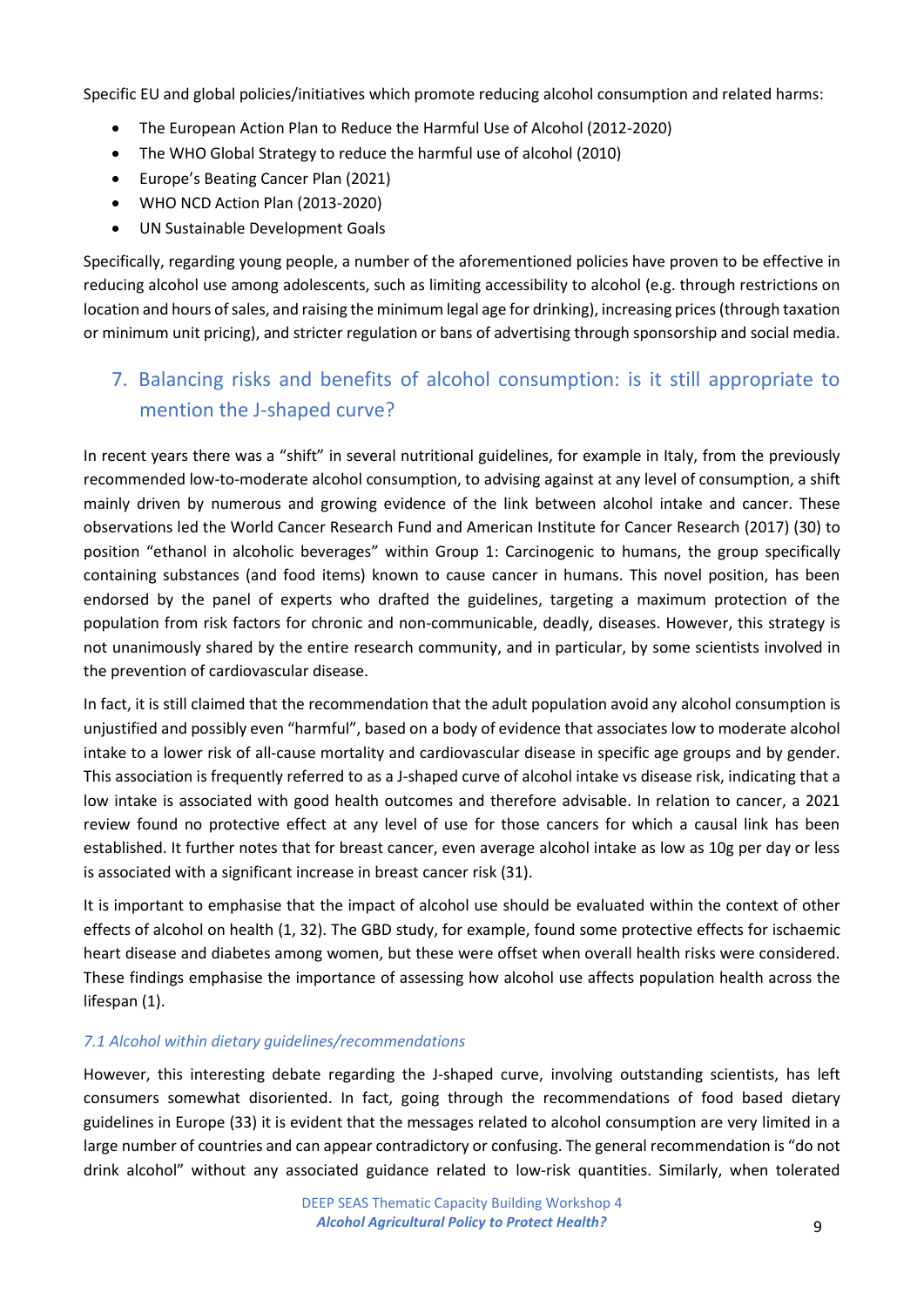quantities are provided, it is clearly specified that this "should not be taken as an encouragement to regularly consume alcohol".

Indeed, considering the option of moderate alcohol intake within a healthy diet seems an overt contradiction after demonstrating its negative effects on health and advising the population to avoid any intake. This is particularly complex regarding wine when considering the 'traditional' Mediterranean diet, although the harmful substance (ethanol) is present in all alcoholic beverages, regardless of type.

Belgium and Spain avoided the problem by placing alcohol outside of the graphical representations (e.g., food pyramids) used in their food based dietary guidelines), and specify that alcohol is "not needed for a balanced diet and can harm your health". Italy has recently chosen the same strategy and a similar approach can be found within the worldwide recommendations (34).

Therefore, we can assume that a general consensus exists among nutritionists not to recommend any alcohol consumption, and that the only guidance that could be given if people choose to drink is that the risk increases with intake. This is the philosophy of documents such as the Food-Based Dietary Guidelines (FBDGs), sciencebased recommendations for healthy eating integrating scientific knowledge about nutrients, foods and health in order to identify dietary patterns that facilitate choosing desirable food and nutrient intakes.

Evidently, the research regarding the protective effects of low alcohol intake on cardiovascular diseases in specific segments of the population (men 70+ for ischemic heart disease; women 90+ for CVD) have been progressively considered less relevant, and have been cancelled out by the other associated health problems and by the carcinogenic risks, at any level of consumption, when applied to the whole population, leading to the recent strong recommendation to avoid alcohol consumption to prevent cancers (35).

Dismissing the J-shaped curve therefore remains an exquisitely scientific problem, overtaken by the need to distribute guidelines which provide clear-cut and straightforward advice. From this perspective, the J-shaped curve related to alcohol is to be interpreted cautiously. Chokshi and collaborators(2015) (36), in an interesting viewpoint on the health policy significance of the J curve, highlighted that there may be situations needing public health strategies related to specific health harms (e.g., risk of cancer) or populations (e.g., low income or low education). In other words, the J shaped curve can be "linearized" when accounting for the overall mortality, including of cancer, with a slope that, for some types of cancer (e.g., breast cancer) is of significant concern (30).

In the light of this general approach, is it possible to suggest a pattern of alcohol consumption that could minimize the risk? It is often said that moderate alcohol intake during meals, as in the most "classical" Mediterranean diet could be the best "tolerable" option, a position shared by the Italian Guidelines for example. It is important to stress that this is neither a recommendation nor a suggestion: both would contradict the concept of health protection. There is therefore the need to explain to consumers that this is a way of minimizing, but not removing, the risk of harm. The only way to have zero risk, at present, remains zero alcohol intake (37).

This is indeed a compromise necessitated by the need for recommendations which address the population and not individuals and which confront a solid wall of generalized and traditional consumer habits. In addition to strong cultural habits, there are economic issues, in particular in countries where wine production has a significant impact on the overall economy, although the significance of this role has been debated in recent years. Finally, a continuous flow of peer reviewed scientific publications reporting alcohol drinking (usually wine) as an expedient "anti-aging", health protecting strategy are in turn amplified by a more popular press and the involvement of the alcohol industry in research funding is of concern to public health advocates.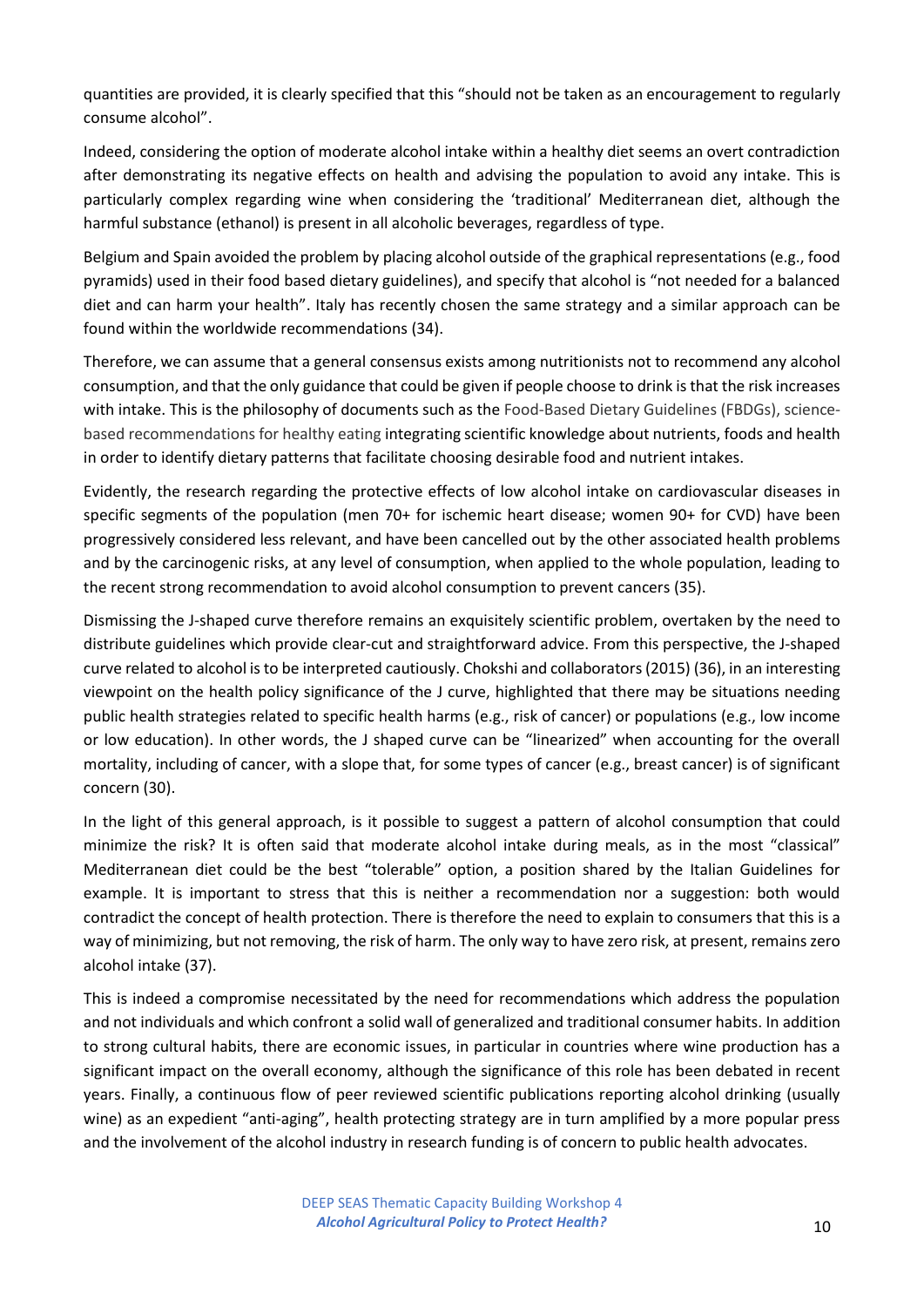# <span id="page-10-0"></span>8. Sustainable agriculture in the CAP and in the Farm to Fork strategy: the position of alcohol

The European Union (EU) Green Deal aims to put sustainable food systems at its heart. Its related core strategies: the Farm to Fork Strategy (Farm2Fork), the EU Biodiversity Strategy for 2030 and the new Common Agricultural Policy (CAP), could substantially affect the future of European agriculture and food. The objectives of the Green Deal include quantitative targets related to climate, environment and health issues for agriculture, with substantial reductions in the use of pesticides, fertilizers and antibiotics, and large increases in agricultural land under organic farming, high-diversity landscape features and protected land areas. Objectives go far beyond the farm gate by adopting a whole food chain approach, generalizing the application of circular bio-economy principles, reducing food waste and losses, and encouraging a shift towards healthy and environmentally friendly food diets (although without setting quantitative targets).

A large proportion of the European population does not comply with dietary recommendations that are consistent with Green Deal nutrition and health objectives. Current trends show no change in the unrelenting increase in excess weight, obesity and related diseases. Considerably more ambitious policies are needed in this area. In addition, changes in population diets could also contribute to the reduction of greenhouse gas emissions (38).

## <span id="page-10-1"></span>*8.1 Is the provision of healthy and sustainable food for society claimed by the new CAP compatible with alcohol production?*

Agriculture occupies a unique position at the heart of the European Union's society, environment and economy. Agricultural activity is sustained by good environmental conditions, which allow farmers to harness natural resources, create their produce and earn a living. In turn, the money brought in by agriculture sustains farm families and rural communities, while the food produced by agriculture sustains society as a whole.

The common agricultural policy (CAP) combines social, economic, and environmental approaches on the path towards achieving a sustainable system of agriculture in the EU. Further steps in this path will be taken in the new CAP, which is built around a renewed and more ambitious green architecture (39). The new CAP, which starts in 2023, aims to foster a sustainable and competitive agricultural sector that can support the livelihoods of farmers and provide healthy and sustainable food for society, as well as vibrant rural areas (40). The CAP has long been considered the cornerstone of the European integration process. The gradual broadening of its original objectives has led to a progressive reshaping of the policy tools, which have resulted in a very large legislative framework, implemented through three main lines: farmer income support; expenditure and regulatory measures to stabilise or develop agricultural markets, measures for rural development (41).

There have been a number of calls for reforms to the CAP, including the need to develop links between agriculture and human health and to mainstream public health matters into the CAP. For instance, sustainable nutrition security could be made a CAP objective, phasing out 'health incompatible' subsidies and promoting a 'nutrition-sensitive' agricultural policy with links to regional and local strategies, such as urban agriculture. There is also a recognition that the role of the EU in health has been continuing to expand over the years (42).

The CAP implements a system of [agricultural subsidies](https://en.wikipedia.org/wiki/Agricultural_subsidies) and other programmes and regulations. For instance, the European Union wine regulations (43) are common legislation related to wine. These regulations regulate aspects such as the maximum vineyard surface allowed to individual EU Member States, allowed winemaking practices, and principles for classification and labelling of wine.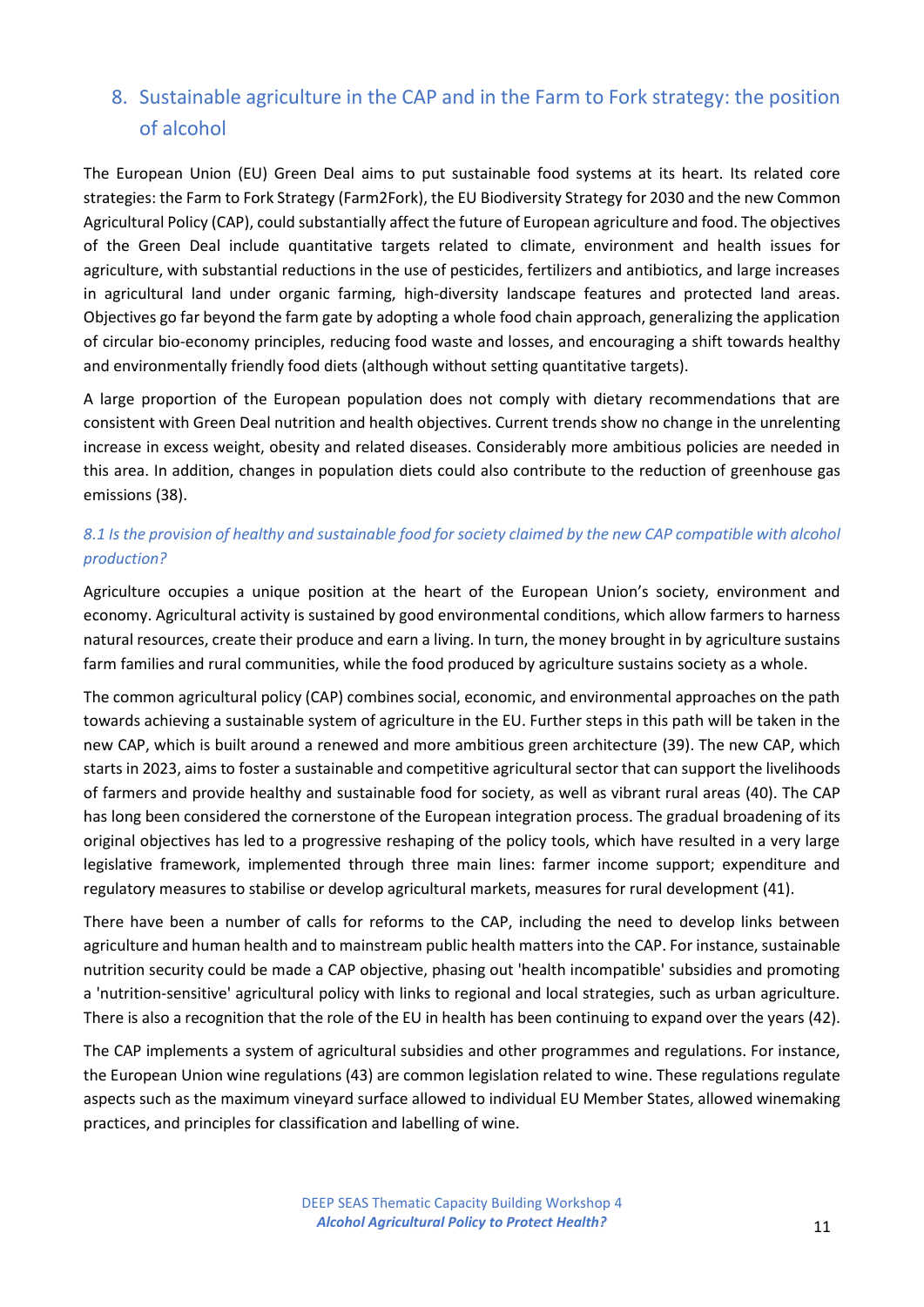#### *Wine production and consumption within European agriculture*

The alcohol industry, and in particular the wine sector, which represents an important segment of EU agriculture, is also obviously involved in the CAP revision process. The EU is the world's leading producer, consumer and exporter of wine. Policy addressing wine production has been part of the CAP since the very beginning.

The EU is the largest consumer of EU wines, with five Member States (France, Italy, Spain, Germany and the UK) accounting for over 70% of consumption of EU wines. Driven by health concerns and changing consumption patterns, the EU's annual per capita consumption of wine is decreasing. This trend is expected to continue, but at a slower rate (-0.4% per year), to reach around 25 litres per capita per year by 2030, although large differences between countries could remain.

The wine sector is adapting to a new generation of consumers with changing lifestyles and preferences. In particular, red wine consumption, often associated with the traditional dinner at home, is decreasing across the EU. Demand for white, rosé and sparkling wines, which generally have a lower alcohol content, is growing. The overall declining consumption of wine, together with a further expected decline of the use of vinified production for 'other uses' (e.g., distillation and the production of 'processed/elaborated products') is projected to lead to a decline in total domestic use of vinified production (-0.5% per year) by 2030. In a context of declining domestic consumption and growing opportunities on the world market, the wine sector has increasingly focused on competitiveness and quality rather than on volumes of production (44).

Overall, the EU's wine policy is fully consistent with EU economic, and CAP objectives. What is lacking is a coherence between the EU's wine policy and EU public health objectives. According to EUROCARE (45), European agricultural policies are important tools to support farmers' livelihood and sustainable rural development. However, EU policies must be coherent and cannot be evaluated according to economic metrics alone: Public health perspectives should always be weighed into evaluations.

The unprecedented EU funding for promotion for a single product disadvantages other major agricultural export sectors such as honey and olive oil, which receive far less EU funding. There is a dissonance between the CAP notion of providing a stable supply of "safe food" and EU's official view that "alcohol related harm is a major public health concern in the EU accountable for over 7% of all ill health and early deaths." (46).

### <span id="page-11-0"></span>*8.2 The farm to fork strategy*

The Farm to Fork Strategy (Farm2Fork) is a new comprehensive approach to how Europeans value food sustainability. It is an opportunity to improve lifestyles, health, and the environment. The creation of a favourable food environment that makes it easier to choose healthy and sustainable diets will benefit consumers' health and quality of life, and reduce health-related costs for society.

European food already sets a global standard for food that is safe, plentiful, nutritious and of high quality. This is the result of years of EU policymaking to protect human, animal and plant health, and of the efforts of farmers, fisheries and aquaculture producers. Now European food should also become the global standard for sustainability (47). The Farm2Fork Strategy is at the heart of the Green Deal (48) that sets out to make Europe the first climate-neutral continent by 2050. It maps a new, sustainable and inclusive growth strategy to boost the economy, improve people's health and quality of life, care for nature, and leave no one behind. In this scenario the question of whether alcohol production is compatible with the Farm to Fork strategy represents a key point of discussion.

EU promotion policies are under a global revision in 2021 to strengthen their contribution to the European Green Deal and the Farm2Fork strategy, and to *Europe's Beating Cancer Plan*, taking account of promotion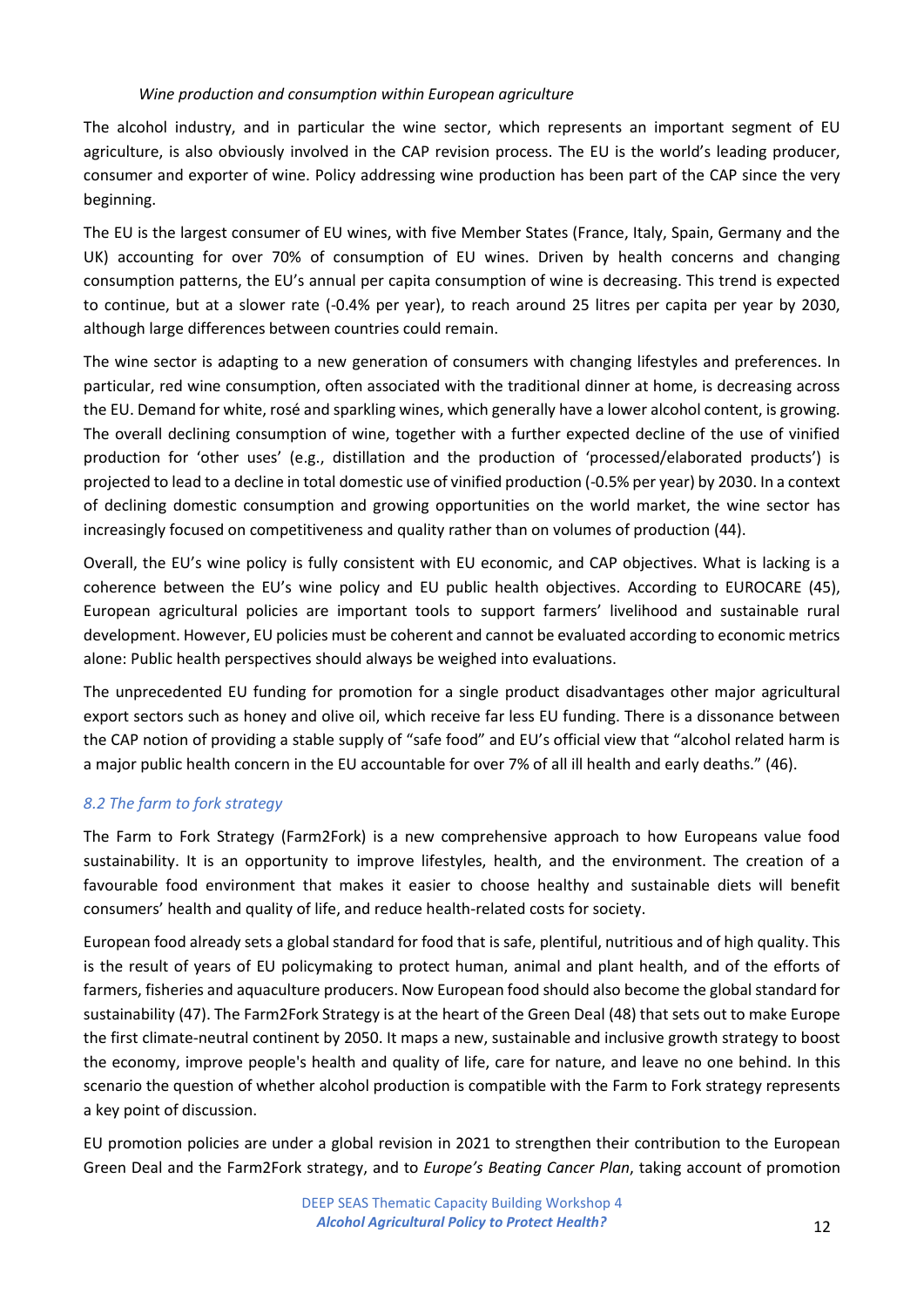policy's important role in supporting the sustainable recovery of the EU agri-food sector in a challenging economic context (49). The position of some public health advocates including the European Public Health Alliance (EPHA) (50) is that the promotion of some agricultural products is no longer fit for purpose, and needs to be fundamentally revised.

Promotion policy needs a renewed objective that will drive an intervention logic that is fundamentally coherent with the new overarching vision for food systems. For EPHA this new objective should be to help create changes in demand to provide producers with market incentives that are consistent with a transition towards healthy diets, a nutrition-sensitive agriculture, and environmentally, socially and animal welfare friendly food systems. This new objective will need to be accompanied by a full revision of the logic by which funding is allocated, prioritizing health-enhancing products that are currently under-consumed, especially fresh or minimally processed fruit and vegetables, whole grains, pulses and nuts. The position on alcohol is strong, saying that alcoholic drinks, including wines, beers, ciders and spirits, should be excluded from eligibility for promotion support. This is in line with EPHA position on products with a geographical indication (GI), a category in which alcoholic beverages are often included, that should no longer be automatically considered as priority products for promotion. In fact, GIs appear to leave space for considerable heterogeneity in product requirements, questioning the ability of the current schemes to consistently represent higher added value in terms of sustainability.

The reasons behind the EPHA's strong position relate to the fact that the ongoing vote on an applicative document related to Farm2Fork (51) includes consideration of wine consumption as part of the sustainable food system strategy which, according to EPHA was added without any consultation with the public health community and appears to have been influenced or written by the alcohol industry (52). The verification of this is the scope of this document. However, it should be pointed out that the mentioned point presents some criticisms, for example mentioning the concept of "moderate consumption of wines as part of the Mediterranean Diet" that is definitely not in line with WHO recommendations and with cancer prevention actions.

### <span id="page-12-0"></span>*8.4 Environmental impact of alcoholic beverage production*

The impact of alcoholic beverages on the environment is a topic of increasing interest related to water and fertilizer needed for their production. Wine is less damaging to produce than spirits even though vineyards use large amounts of energy to harvest grapes, contribute heavily to global glass production, and leave behind chemicals in the surrounding soil. Beer has the least impact even considering the energy and fuel required for production, refrigeration and transportation.

Data on this topic are frequently from the private sector, such as the Drinks Industry Sustainability Index - Trends Report 2020 (53). The Nordic Alcohol Monopolies (Alko in Finland, Systembolaget in Sweden, and Vinmonopolet in Norway) published a report assessing the environmental impact of alcoholic beverages (54). The following three impact categories were identified as the most significant contributors:

- Respiratory inorganics (air emissions: particulates, ammonia, NOx, SO2)
- Global Warming (CO2, CH4, N2O)
- Nature occupation (loss of biodiversity from indirect land use changes)

The two first impacts are mainly caused by burning fuels for energy production. The largest contributing life cycle stages, contributing more than half of the total impacts, are packaging manufacture and agriculture. Packaging contributes 35% and 44% of the overall impact for wine and beer respectively, and 17% for distilled beverages. More than 45% of the overall impact from packaging is from glass manufacture, approximately 18% from aluminium, 16% from plastics and around 16% from paper.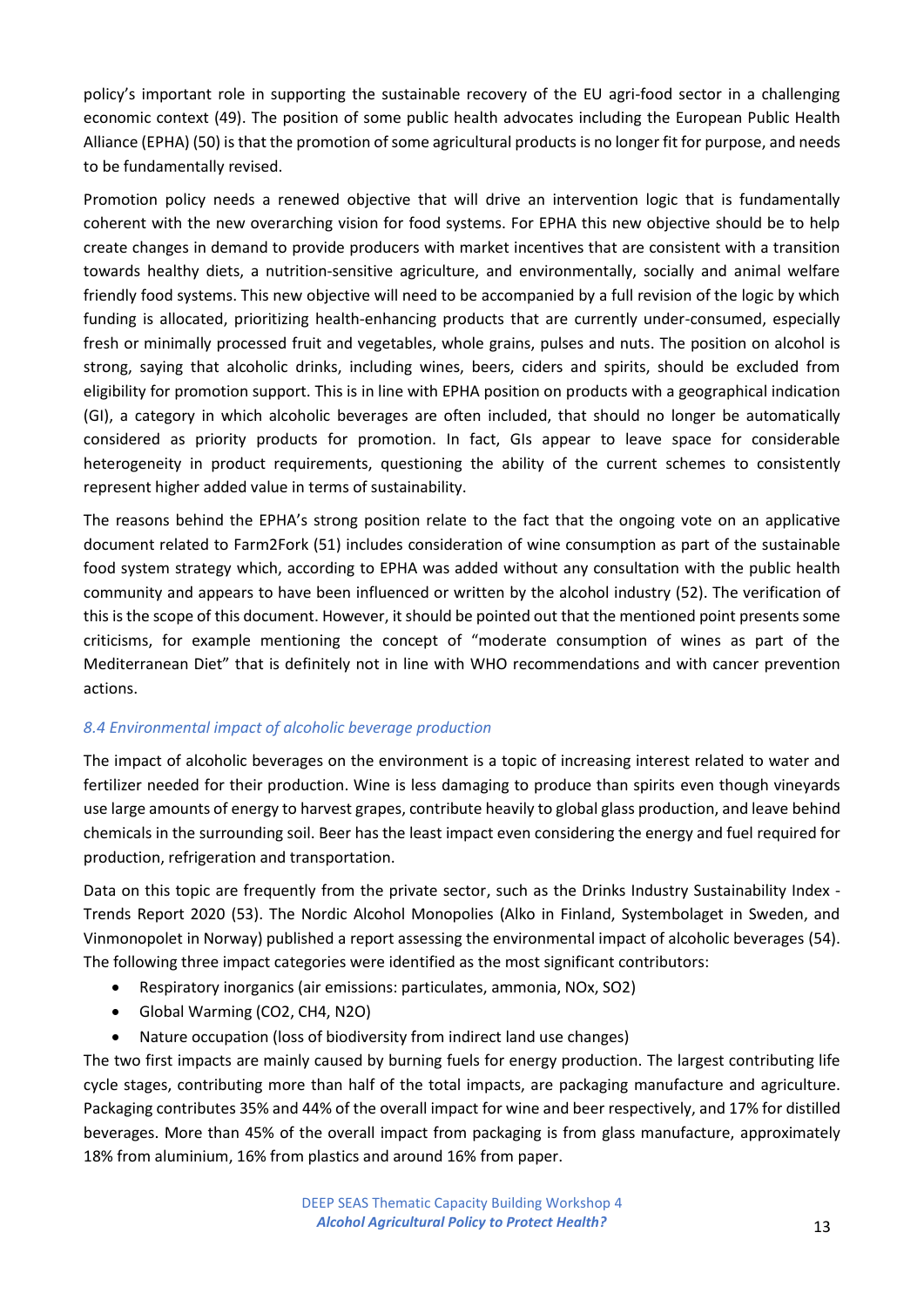Some of the global warming impact from packaging production is alleviated through recycling, most for beer with 46%, over 30% for wine to 19% for distilled beverages. The second largest contribution comes from agriculture (26% of the overall impact). Another 15% of the impacts come from the emissions from fuel use by the beverage industry itself. Another 14% come from other inputs to the beverage industry, which is dominated by electricity and upstream transport. For nature occupation, 33% of contributions come from wine, 45% from distilled beverages, and 22% from beer.

What emerges from this literature is that to reduce the environmental impacts, it is important to focus on the large impacts first, because all problems cannot be solved at the same time. In terms of differences and mapping of various sectors, on average, breweries in the Nordic countries use less and cleaner energy for brewing and for packaging than breweries in the rest of Europe. Likewise, spirits produced in Norway, Sweden and Finland have, on average, lower global warming footprints than spirits produced elsewhere. While wines from Germany and France for example are likely to have less environmental impact than wines from further abroad. This can be used to focus the efforts for reducing environmental impacts on the locations where the largest improvements can be expected.

# <span id="page-13-0"></span>9. Alcohol Labelling in EU Member states (55)

Labelling is part of the Farm2Fork strategy. Nutritional labelling has been found to lead to changes in consumer behaviour, both by increasing the number of people selecting a healthier product (56) and by reducing consumer dietary intake of unhealthy options. Nutritional labelling for food products has also been found to influence industry responses, leading to changes in the composition of some products (57). There has been less research on the effectiveness of labels for alcohol.

A 2017 meta-analysis found medium effect sizes for consumers in remembering warning labels, but an enhanced impact when the message is made explicit, rather than inferred or requiring the consumer to translate numbers into a given risk (58). Labels with standard drink information and low-risk drinking guidelines have been found to be effective for helping drinkers to accurately estimate their alcohol consumption (59-61) and have the support of the public (62).

Alcoholic beverages fall under the definition of food (63) in the labelling-related provisions of the Codex Alimentarius Commission standards and guidelines, and so are not exempted from the obligatory listing of all their ingredients and nutrient declaration (64). Yet, this has not been clearly understood by Codex Alimentarius Member States and discussions around standards and procedures for labelling alcohol products within the Codex are still ongoing. Countries are not in agreement as to whether to devote special attention to alcohol labelling separately from food labelling and, if so, which alcohol labelling issues (e.g. alcohol units, nutritional information, health risks) should be considered (55). Under current EU legislation drinks containing more than 1.2% alcohol by volume are exempt from nutritional labelling requirements (65), limiting consumers' right to know and their ability to make informed choices about what they consume.

## <span id="page-13-1"></span>*9.1 State of art of alcoholic beverages labelling across the EU: initiatives and rationales*

At EU level, the 2017 European Commission labelling report concluded there were no objective grounds that would justify the absence of information on ingredients and nutritional information from alcohol products (66). As consequence, the industry was given the option to deliver its own proposal for nutritional labelling.

Labelling regulations were more likely to mandate the inclusion of listing ingredients (9 Member States out of 28 (32%)) as opposed to information on nutritional values (1 Member State (4%)). Health information was provided by 4 Member States (14%). Considering the inclusion of both an ingredients list and nutritional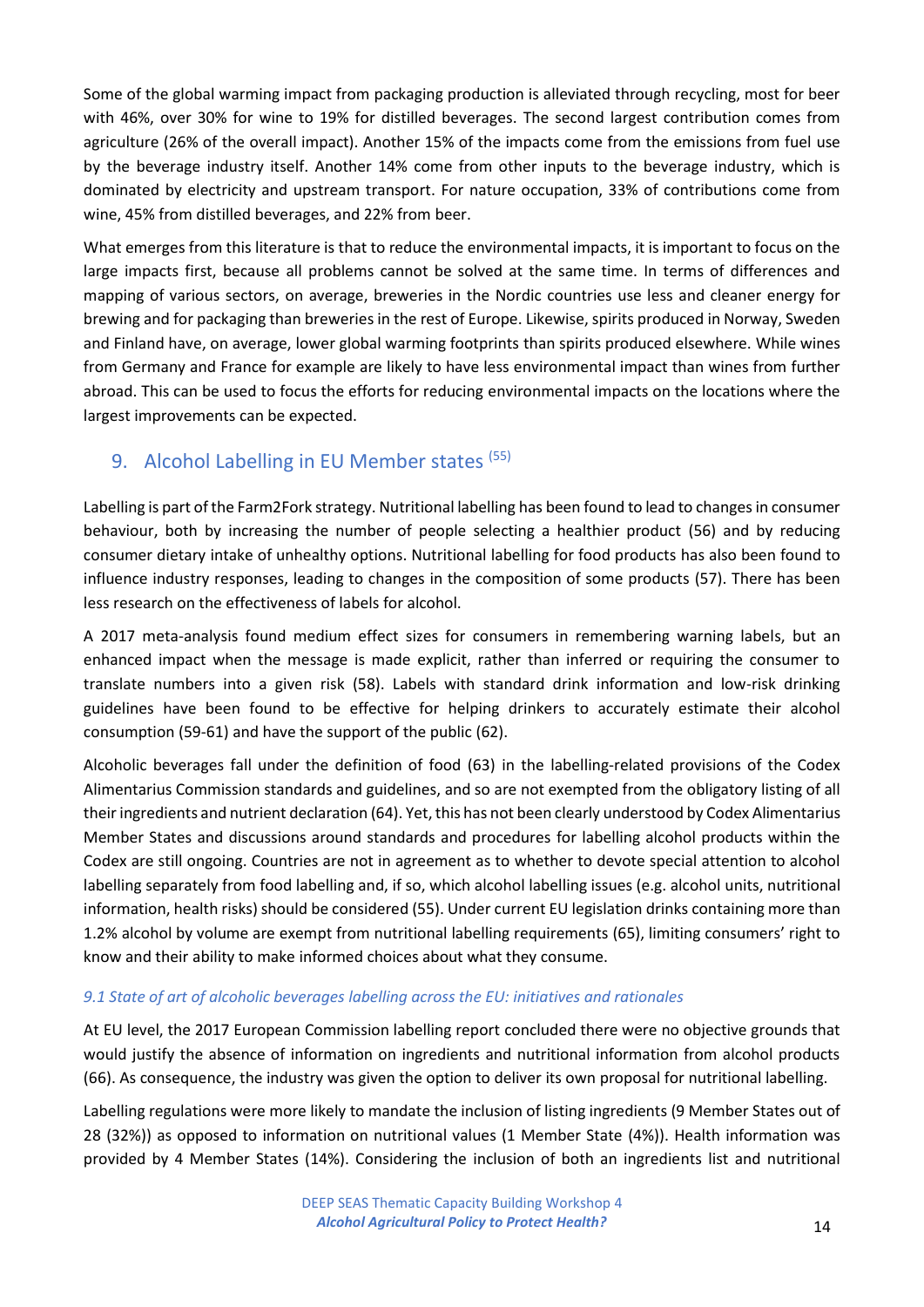values, and health information, only 1 Member State, Ireland complies with the recommendations of the WHO discussion paper on policy options for alcohol labelling (55).

Based on the recommendations in the 2017 WHO discussion paper on policy options for alcohol labelling (67), the following characteristics of labels could be found in the existing practice:

Nutritional information labelling:

- list of ingredients on the label
- list of nutritional values on the label

Health information labelling:

- any health- or harm-related messages on the label
- specification of the messages (e.g., size and visibility).

### <span id="page-14-0"></span>*9.1.1 Labelling legislation in EU Member States*

Requirements predominantly pertain to disclosing the list of all ingredients, as currently is the case in 8 countries (Austria, Bulgaria, Croatia, Czechia, Greece, Ireland, Portugal, Romania). Some of the countries (Austria, Bulgaria) only have this requirement for beer. No EU member state is currently required to declare the nutritional value; Ireland passed the legislation in 2018, with implementation still to start. Ireland, with its recently passed Public Health (Alcohol) Bill, is the first, and, so far, the only, EU Member State that has the requirement for listing the energy value (expressed in kilojoules and kilocalories) for alcoholic beverages (55).

France, Germany, Ireland and Lithuania are the only EU Member States with health information legislation (which covers all alcoholic beverages, with the exception of Germany where it is only for alcopops). Germany, in 2002, was the first Member State to introduce a regulation covering health information labels on alcopop drinks in order to protect young people. In France, labelling regulations on alcohol were introduced in the framework of strategies to protecting people with disabilities. While in most cases alcohol labelling messages are mandated to be in written form, there are some countries where the message can also be in pictorial form. For most countries, the decision-making process regarding message content, and whether evidence-informed options were discussed, was unclear. The pregnancy pictograms are the most commonly used, as in France and Lithuania (55).

No country uses rotating messages (evidence suggests that changing messages with relative frequency avoids desensitization and maintains the positive effect) or graphic pictorials (photographs) depicting the harm done by alcohol (55).

## <span id="page-14-1"></span>*9.2 Industry-led voluntary commitments on labelling for alcoholic beverages*

In recent years, there has been an increased number of voluntary actions by the alcohol industry as part of national or international pledges, including specific commitments to the European Alcohol and Health Forum, the European Commission-led stakeholder platform where public and private sectors can pledge actions to tackle harmful levels of alcohol consumption. In 2018, the European alcoholic beverages sectors submitted a self-regulatory proposal to the European Commission voluntarily providing information on their products, with one common part applicable to the industry as a whole plus separate annexes for beer, spirits, wine, cider and fruit wine sectors (68-72).

As the European Commission request referred to listing ingredients and nutritional information only, the proposed information by the industry for the labels included ingredients, energy and nutrient information (energy, total fat, saturated fat, carbohydrates, sugars, protein and salt) per portion size as well as per 100 ml.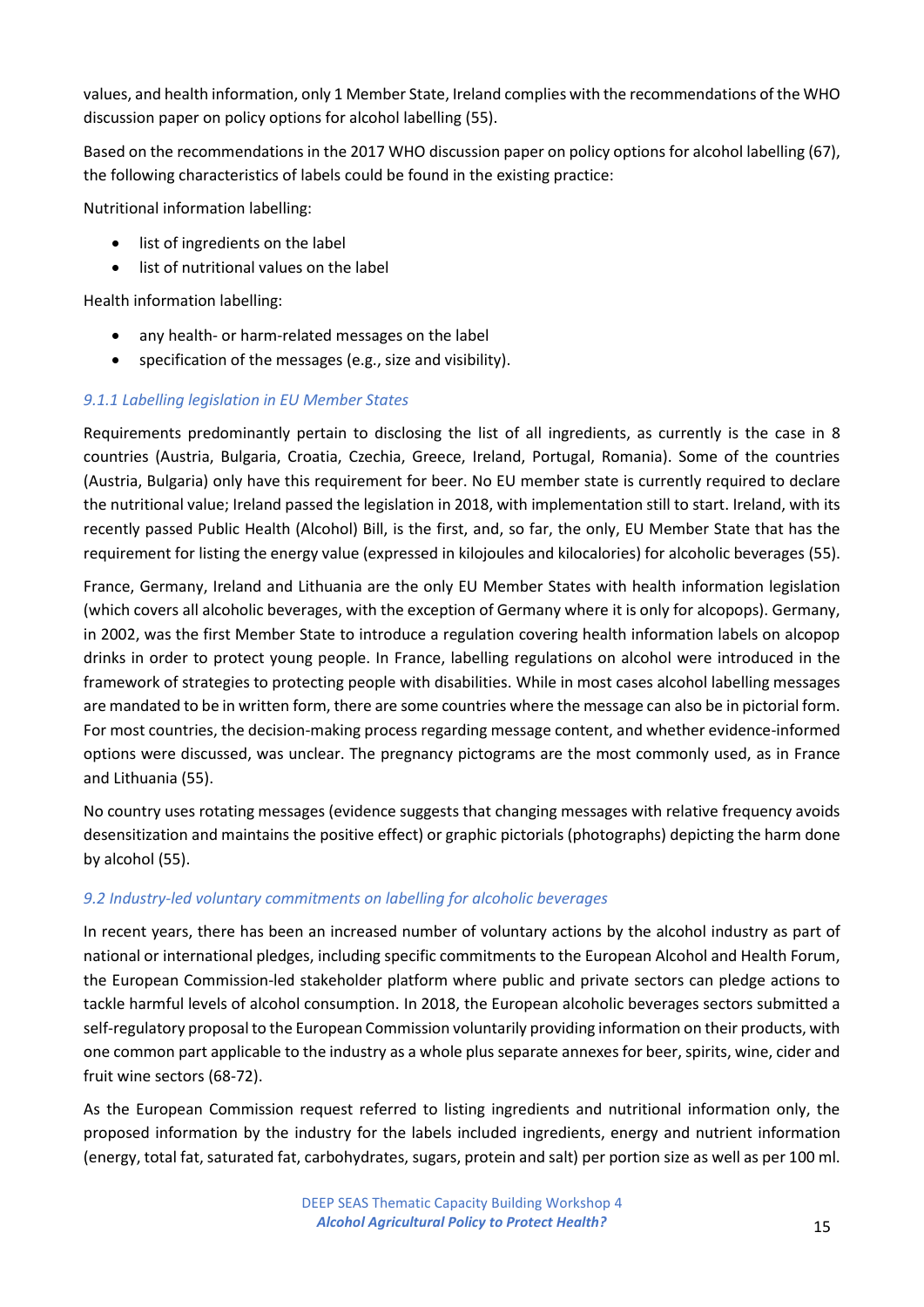The proposal allowed this information to be provided either on the label or off-label (e.g., online) and for the information to be presented in a non-standardized way (not aligning with the EU regulation 1169/2011). The Brewers of Europe was the only sector association to commit to including ingredients and nutritional information on labels.

The Brewers of Europe announced plans to sign a memorandum of understanding with the European Commission in September 2019 to include ingredients and energy values on the labels of all beer bottles and cans in the EU by the end of 2022 (73). The other sectors (spirits, wine, cider and fruit wine sectors) did not fully commit to include the ingredients and nutritional information on the label and, instead, stayed with the option of providing the information online. In June 2019 spirits EUROPE signed a memorandum of understanding with the European Commission committing to providing energy values on the label but the other information online (ingredients and full nutritional values) (74). While many of the commitments, particularly from the beer sector, reflect the recommendations in the WHO discussion paper on policy options for alcohol labelling by including both ingredients and a full list of nutritional values on the label, some of the commitments are worded in such a way as to allow information to be published online rather than on the label.

In 2013 the world's biggest beer, wine and spirits producers made a series of joint commitments to reduce the harmful use of alcohol (75). The labelling-related commitment included health information labelling as follows: provide consumer information through the products carrying symbols or words warning against harmful drinking of their products worldwide. Health information labelling commitments could be identified for individual producers. Some of these preceded the joint commitments, with some pledged at national level (Greece, the Netherlands, Portugal, Spain, Sweden and the United Kingdom) (55). In general, commitments most commonly referred to inclusion of "pictograms related to pregnancy, underage drinking and drinking and driving". While industry has committed to putting some health information on labels, so far this has been mainly limited to inclusion of pictograms and has not specified precise size and visibility as called for by the WHO discussion paper on policy options for alcohol labelling (19).

### <span id="page-15-0"></span>*9.3 Factors supporting the development and implementation of regulatory frameworks for alcohol labelling*

According to WHO (55), a large proportion of consumers in the EU do not have access to ingredients and health information on labels on alcoholic beverages, which is not the case for other similar products or consumable items on the dinner table. While some health messages are available, these tend to target only specific groups (e.g., pregnant women or underage drinkers) and might be misunderstood by consumers to mean that alcohol is only a risk for those in those specific groups.

Given the rights of consumers, and as is done with other carcinogenic products harmful to the whole population, messages should clearly reflect the risks of alcohol consumption to all and provide warnings to all consumers about its harms (e.g., as for tobacco). Moreover, given the right to consumer information in Europe, the scaling up of mandatory labelling seems a worrying omission in most countries. Examples of success in this review highlight government-led regulation as an effective route by which countries can ensure that WHO recommendations are followed, and labelling of alcoholic beverages becomes a reality.

When alcohol labelling has been successfully introduced in regulation, it has normally been as part of a larger package of measures aimed at curbing alcohol-related harm, either produced at the same time or in close succession. This has eased the introduction of labelling itself and, overall, has resulted in stronger policy packages that are more effective in reducing alcohol-related harm (76). Overall, evidence also points to the effectiveness of supplementing labelling with an integrated evidence-informed strategy that, in addition to point-of-purchase information, advertisements, and package inserts, includes broader communication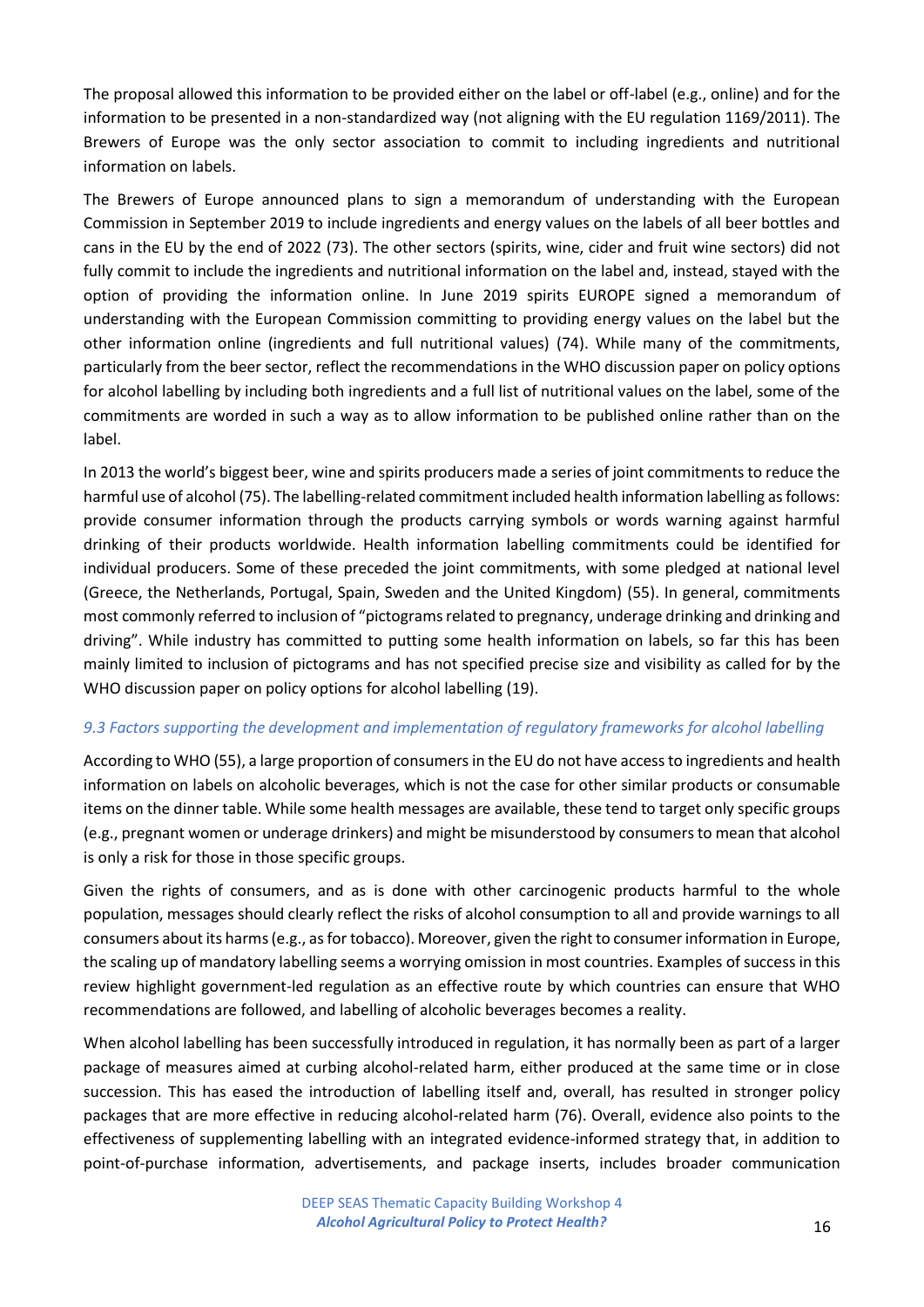actions, such as those aimed at changing social norms (77). Strong political will has played a role in pushing forward alcohol control policies, including labelling. Recognition of the direct and indirect harm done by alcohol and the associated costs of alcohol consumption have contributed to making this issue a political priority.

The views of consumers and pressure from consumer groups have played an important role both in facilitating and in hindering the development of alcohol legislation, including alcohol labelling. For example, warnings regarding drinking alcohol during pregnancy in France were first proposed in 2004 as an amendment to the law on disabled people's rights (78). Initially, the amendment was rejected; however, after a lawsuit threat by three mothers of children with foetal alcohol syndrome for not informing them about the dangers of drinking alcohol during pregnancy, and the accompanying press attention, the government proposed legislation (79,80).

Opposition to the introduction of alcohol labelling legislation often uses arguments related to the negative effects of labelling on the economy. In France, for example, during the debate on the introduction of pregnancy warnings, the arguments against the amendment predominantly focused on political, cultural and economic factors (81). In Ireland, arguments against the proposed legislative program included the negative effects of the bill on the Irish economy and on the alcohol industry, as well as predictions of job and export losses (82). The argument (mostly led by wine producers) that drinking is intrinsic to the culture in some European countries and part of the daily culture, and that most consumers drink in moderation, has equally been used as a strong lobby against labelling practices and to slow down discussions on alcohol labelling (83,84).

The different examples of application of alcohol labelling legislation show that not all legislation is introduced in a single step. In some cases, a less comprehensive law or smaller package of measures is agreed and passed as a first step to further revisions. Dividing the process into smaller requests facilitates achieving a full labelling policy eventually. Dividing changes into smaller requests facilitates the process of achieving the full labelling policy in line with WHO recommendations (55).

## <span id="page-16-0"></span>10. Conclusions

Food systems have the potential to nurture human health and support environmental sustainability; however, they are currently threatening both. Transformation to healthy diets from sustainable food systems is necessary to achieve the UN Sustainable Development Goals (85). To achieve healthy diets will require substantial dietary shifts, including a strong reduction in global consumption of unhealthy foods, such as alcohol, as recently pointed out by Willet and colleagues, 2019 (86).

The Common Agricultural Policy (CAP) is the agricultural policy of the European Union, aimed at implementing a system of [agricultural subsidies](https://en.wikipedia.org/wiki/Agricultural_subsidies) and other programmes and regulations. For instance, The European Union wine regulations (87) are common legislation related to wine within the EU Member States which account for almost two-thirds of the world's wine production (88). These regulations are part of the CAP and regulate aspects such as the maximum vineyard surface allowed to individual EU Member States, allowed winemaking practices, and principles for classification and labelling of wine. The regulations are based on a common strategy by stakeholders and regulatory tools to adjust supply to demand, i.e., to regulate total production in order to combat overproduction of wine and to underpin Protected Designations of Origin. It is also important to mention that the wine sector has been an exception to the CAP deregulation process.

However, beyond regulating production, the CAP does not relate to nor has it been harmonised with regulations on age limits for buying or drinking alcohol, advertising, retailing, or pricing; and, thus, it does not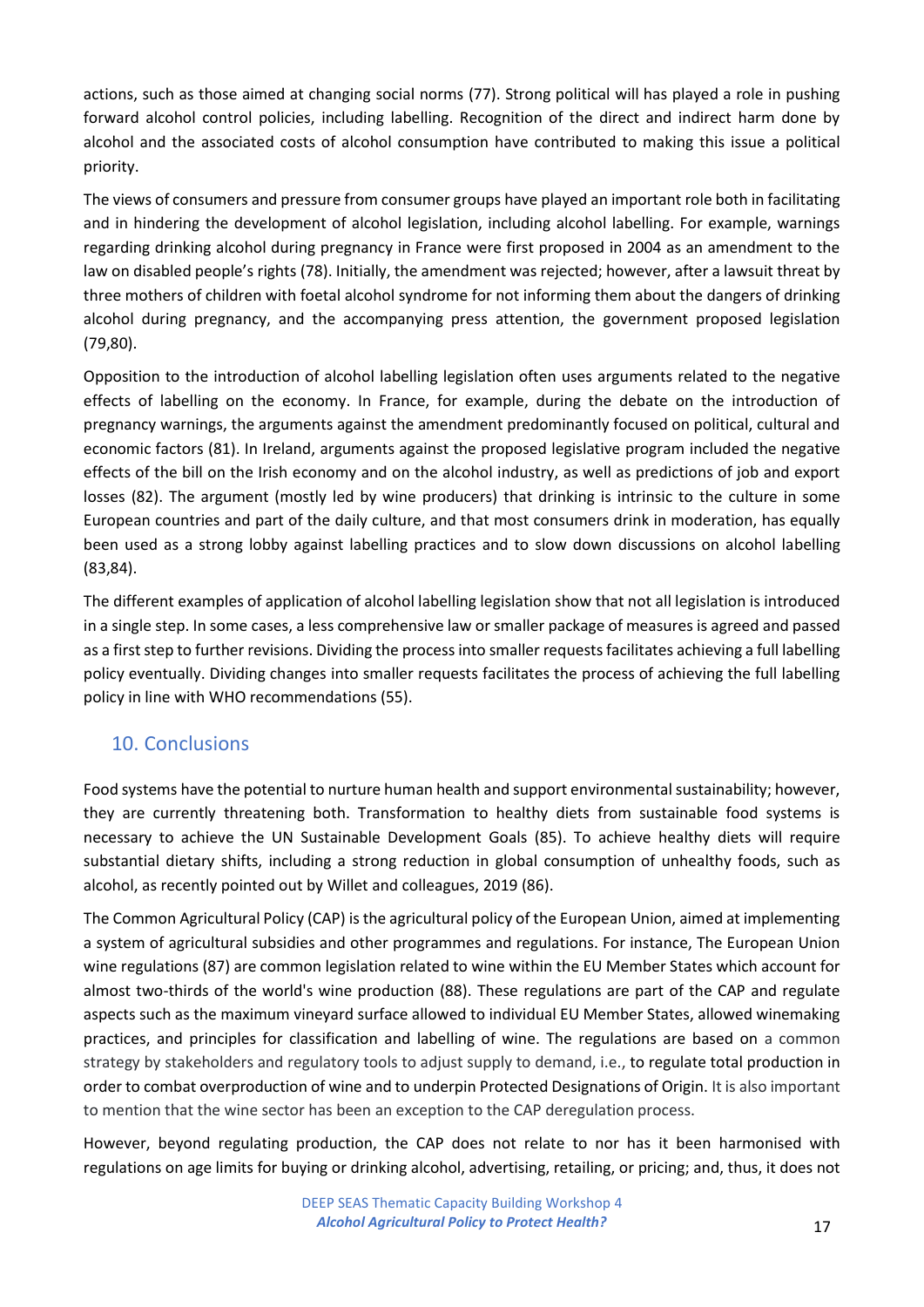consider the collateral impact of its regulations on public health and safety aspects associated with the amount of wine supplied to the market. Since the volume and quality of production of alcoholic beverages is fully dependent on the raw materials coming from the agriculture, it is essential to identify and analyse the crossing points and conflicting areas between alcohol and public health policies and agricultural policy in order to identify trends, challenges and opportunities with a view to the future modifications of the CAP and with the intention to show the cross-impact between health policies and other policy areas as required from the Farm2Fork strategy.

We need end the false dichotomy of production and health considering that agriculture and health are intimately connected. Good food is essential for a healthy life. The CAP was successful in tackling food insufficiency in post-war Europe. However, despite numerous reforms, it fails to meet the public health challenges of today. Unhealthy diets, smoking and harmful alcohol consumption are key causes of chronic diseases, responsible for the overwhelming majority of Europe's burden of mortality and disease. There is a need to develop and put in place actions and recommendations for ways to enhance coherence between the agricultural production and public health.

## <span id="page-17-0"></span>11. Key messages

- Alcohol use causes a substantial proportion of cancer burden a burden that could potentially be avoided through cost-effective policy and interventions to increase awareness of the risks associated with any type of alcohol, and to decrease overall alcohol consumption
- EU agriculture and food practices are currently not on the right track to meet the Green Deal targets related to climate, environment, nutrition or health issues
- There is an urgent need to significantly strengthen many technical provisions of the CAP; in particular those related to conditionality requirements and eco-scheme measures, and those to improve the CAP governance, that need to include public health nutrition indicators.
- It is also crucial to complete the CAP regulations by means of a global and consistent food policy, including interventions focusing on healthy diets for healthy people.
- Data are encouraging, however there is a need to change consumers' awareness of alcoholic products (wine and beer in particular, but also others); shifting from "good for health" to "harmful to health". The wording, in this sense, is not secondary.
- Protect young people from initiatives at school which indirectly promote alcohol consumption, even in moderate quantities (e.g., wine production excursions, brewing in lab settings, taste courses or highlighting the historical Eno gastronomic significance of wine).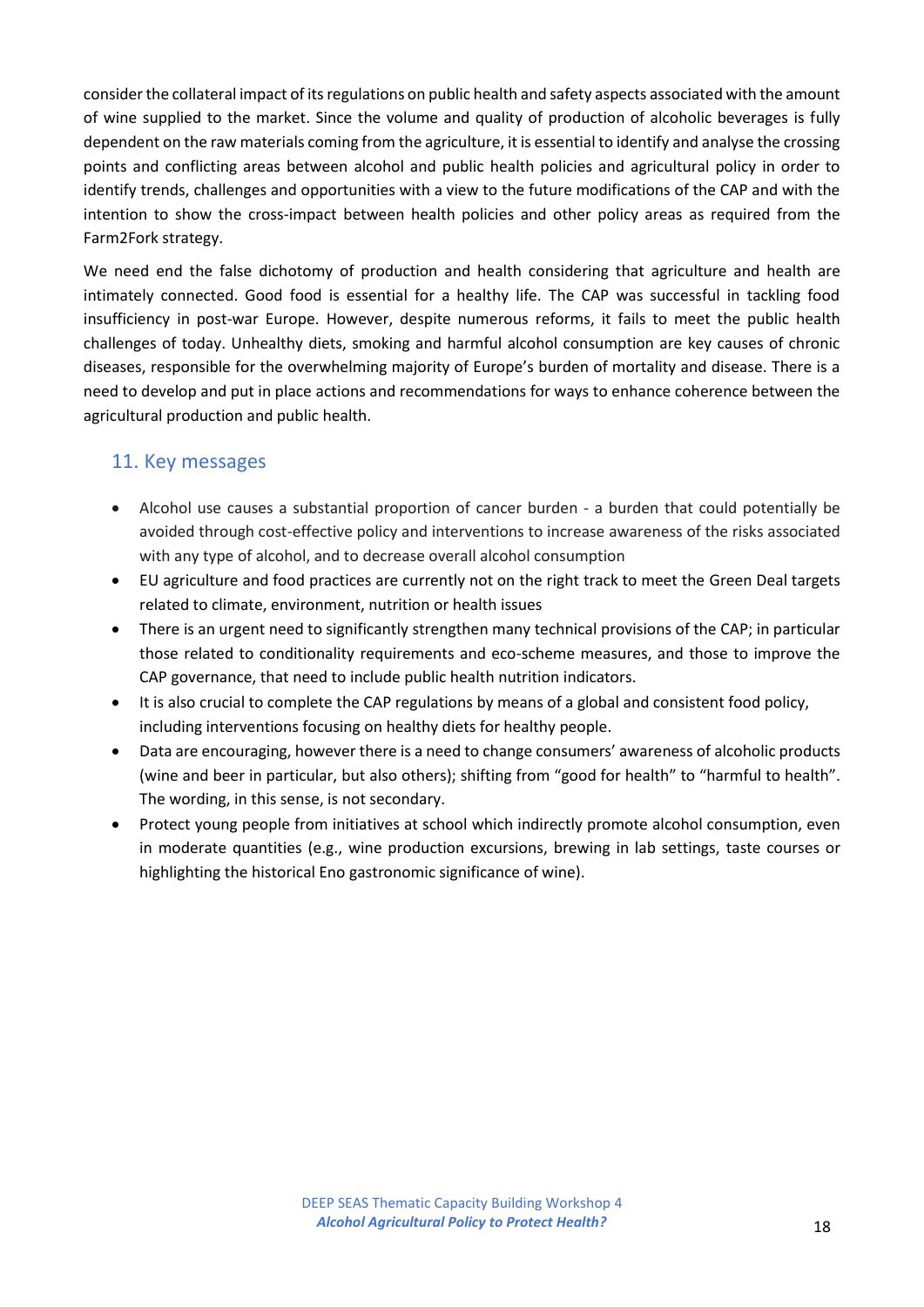## <span id="page-18-0"></span>12. Policy discussion areas

- The Farm to Fork Strategy aims for a sustainable and inclusive growth strategy to boost the economy, improve people's health and quality of life, care for nature, and leave no one behind. *What are the areas of cross-over and potential synergy between the different sectors (e.g., health, environment, economy and alcohol production)? How can priorities be balanced?*
- There is a need to make primary production consistent with reducing alcohol consumption. *What is the impact of promotion subsidies on health? How could subsidy awarding be better tailored and used to promote health? Where do low/zero alcohol products fit within agricultural policy incentives and health objectives?*
- Labelling of alcoholic beverages is an urgent issue. A large proportion of EU consumers do not have access to ingredients and health information in labels on alcoholic beverages. *How does the consumer's right to know impact on nutritional and health labelling of alcoholic beverages? Which key content and characteristics of alcohol product labels are essential to promote health?*

## 13. References

- 1. GBD 2017 Disease and Injury Incidence and Prevalence Collaborators. Global, regional, and national incidence, prevalence, and years lived with disability for 354 diseases and injuries for 195 countries and territories, 1990– 2017: a systematic analysis for the Global Burden of Disease Study 2017. Global Health Metrics. 2018;392(10159):1789-858
- 2. <http://www.fao.org/about/meetings/icn2/news-archive/news-detail/en/c/261494/>
- 3. Pflaum T, Hausler T, Baumung C, Ackermann S, Kuballa T, Rehm J, et al. Carcinogenic compounds in alcoholic beverages: an update. Arch Toxicol. 2016;90(10):2349-67.
- 4. Room, R., Rehm, J. and Parry, C. (2011), Alcohol and non-communicable diseases (NCDs): time for a serious international public health effort. Addiction, 106: 1547-1548.<https://doi.org/10.1111/j.1360-0443.2011.03549.x>
- 5. Rehm J, Gmel GE, Gmel G, Hasan OSM, Imtiaz S, Popova S, et al. The relationship between different dimensions of alcohol use and the burden of disease—an update. Addiction [Internet]. 2017; Available from: http:https://dx.doi.org/10.1111/add.13757 accessed on 12 October 2021)
- 6. [GBD 2016 Alcohol Collaborators](https://pubmed.ncbi.nlm.nih.gov/?size=200&term=GBD+2016+Alcohol+Collaborators%5BCorporate+Author%5D) Lancet Alcohol use and burden for 195 countries and territories, 1990-2016: a systematic analysis for the Global Burden of Disease Study 2016. 2018 Sep 22;392(10152):1015-1035. doi: 10.1016/S0140-6736(18)31310-2
- 7. WHO (2019), Status report on alcohol consumption, harm and policy responses in 30 European countries 2019, WHO Regional Office for Europe, Copenhagen.
- 8. IHME (2019), GBD Results Tool, http://ghdx.healthdata.org/gbdresults-tool.
- 9. Popova S, Lange S, Probst C, Gmel G, Rehm J. Estimation of national, regional, and global prevalence of alcohol use during pregnancy and fetal alcohol syndrome: a systematic review and meta-analysis. The Lancet Global Health. 2017;5(3):E290-E299.
- 10. International Agency for Research on Cancer. Monographs on the evaluation of carcinogenic risks to humans: Vol. 42. Alcohol Drinking. Lyon, France: IARC; 1988.
- 11. International Agency for Research on Cancer. IARC Monographs on the evaluation of carcinogenic risks to humans: Vol. 96. Alcohol consumption and ethyl carbamate. Lyon, France: IARC; 2010.
- 12. Rehm J, Soerjomataram I, Ferreira-Borges C, Shield KD. Does Alcohol Use Affect Cancer Risk? Current nutrition reports. 2019;8(3):222-9.
- 13. European Commission. Europe's Beating Cancer Plan. Brussels; 2021
- 14. European Commission. Regulation (EU) No 1169/2011 of the European Parliament and of the Council of 25 October 2011 on the provision of food information to consumers. EC. Brussels; 2011
- 15. HEALTH AT A GLANCE: EUROPE 2020 © OECD/European Union 2020
- 16. Jewell J, Sheron N. Trends in European liver death rates: implications for alcohol policy. *Clin Med (Lond)*. 2010;10(3):259- 263. doi:10.7861/clinmedicine.10-3-259

DEEP SEAS Thematic Capacity Building Workshop 4 Alcohol Agricultural Policy to Protect Health? 19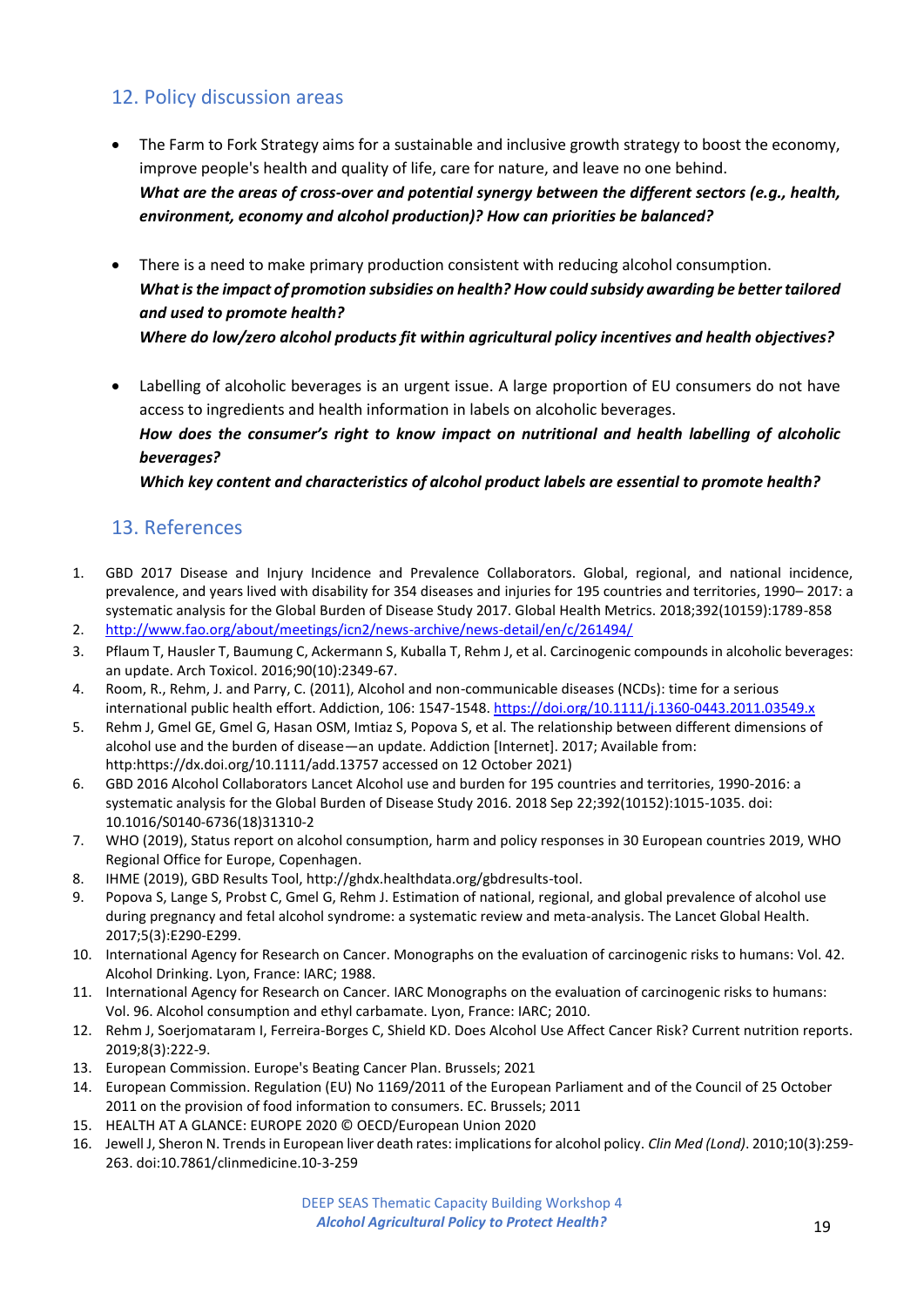- 17. Kilian C, Manthey J, Kraus L, Mäkelä P, Moskalewicz J, Sieroslawski J, Rehm J. A new perspective on European drinking cultures: a model-based approach to determine variations in drinking practices among 19 European countries. Addiction. 2021 Aug;116(8):2016-2025. doi: 10.1111/add.15408. Epub 2021 Jan 21. PMID: 33464658.
- 18. Moskalewicz J, Room R, Thom B, Reducing Alcohol Related Harm (RARHA). Comparative monitoring of alcohol epidemiology across the EU: baseline assessment and suggestions for future action. Synthesis report. Warszawa: Reducing Alcohol Related Harm (RARHA); 2016.
- 19. OECD (2015), Tackling Harmful Alcohol Use: Economics and Public Health Policy, OECD Publishing http://dx.doi.org/10.1787/9789264181069-en.
- 20. Inchley, J. et al. (2020), Spotlight on adolescent health and well-being: Findings from the 2017/2018 Health Behaviour in School-aged Children (HBSC) survey in Europe and Canada, International report, Vol. 2, Key data, WHO Regional Office for Europe, Copenhagen.
- 21. Spear, L.P. (2015), "Adolescent alcohol exposure: are there separable vulnerable periods within adolescence?", Physiology & Behavior, 148, pp. 122‑130, https://doi.org/10.1016/j.physbeh.2015.01.027.
- 22. Murray CJL, Aravkin AY, Zheng P, et al. Global burden of 87 risk factors in 204 countries and territories, 1990–2019: a systematic analysis for the Global Burden of Disease Study 2019. *Lancet* 2020; 396: 1223–49.
- 23. Scalvedi ML, Gennaro L, Saba A and Rossi L (2021) Relationship Between Nutrition Knowledge and Dietary Intake: An Assessment Among a Sample of Italian Adults. Front. Nutr. 8:714493. doi: 10.3389/fnut.2021.714493
- 24. International Agency for Research on Cancer. IARC monographs on the evaluation of carcinogenic risks to humans volume 100E. Personal habits and indoor combustion. 2012. https://publications. iarc.fr/Book-And-Report-Series/Iarc-Monographs-On-The- Identification-Of-Carcinogenic-Hazards-To-Humans/Personal- Habits-And-Indoor-Combustions-2012 (accessed 12 October 2021).
- 25. Rehm J, Shield KD. Alcohol Use and Cancer in the European Union. Eur Addict Res. 2021;27(1):1- 8.
- 26. Rumgay H, Shield K, Charvat H, Ferrari P, Sornpaisarn B, Obot I, Islami F, Lemmens VEPP, Rehm J, Soerjomataram I. Global burden of cancer in 2020 attributable to alcohol consumption: a population-based study. Lancet Oncol. 2021 Aug;22(8):1071-1080. doi: 10.1016/S1470-2045(21)00279-5. PMID: 34270924; PMCID: PMC8324483.
- 27. WHO. Tackling NCDs: best buys and other recommended interventions for the prevention and control of noncommunicable diseases. 2017. https://apps.who.int/iris/handle/10665/259232 (accessed Nov 10, 2020).
- 28. World Health Organization. Tackling NCDs: 'best buys' and other recommended interventions for the prevention and control of noncommunicable diseases. Geneva: WHO; 2017. Contract No.: WHO/NMH/NVI/17.9
- 29. O'Donnell, A. et al. (2019), "Immediate impact of minimum unit pricing on alcohol purchases in Scotland: controlled interrupted time series analysis for 2015-18", *BMJ*, p. l5274, *http://dx.doi.org/10.1136/bmj.l5274*.
- 30. WCRF/AIRC, World Cancer Research Fund/American In-stitute for Cancer Research. Food, Nutrition, Physical Ac-tivity, and the Prevention of Cancer: a Global Perspective. Washington DC: AICR, 2017.
- 31. Rehm J and Shield D. Alcohol and Cancer in the European Union. A review. European Addiction Research. 2021;27:1-8
- 32. Rehm J and Roerecke M. Cardiovascular effects of alcohol consumption. Trends in Cardiovascular Medicine. 2017;27(8):534-538
- 33. [https://ec.europa.eu/jrc/en/health-knowledge-gateway/promotion-prevention/nutrition/food-based-dietary](https://ec.europa.eu/jrc/en/health-knowledge-gateway/promotion-prevention/nutrition/food-based-dietary-guidelines%20Table%2017)[guidelines Table 17](https://ec.europa.eu/jrc/en/health-knowledge-gateway/promotion-prevention/nutrition/food-based-dietary-guidelines%20Table%2017)
- 34. <http://www.fao.org/nutrition/nutrition-education/food-dietary-guidelines/en/>
- 35. <https://cancer-code-europe.iarc.fr/index.php/en/>
- 36. Chokshi DA, El-Sayed AM, Stine NW. J-Shaped Curves and Public Health. *JAMA.* 2015;314(13):1339–1340. doi:10.1001/jama.2015.9566.
- 37. WHO World Health Organization (2018) Global Status Report on Alcohol and Health. [https://www.who.int/substance\\_abuse/publications/global\\_alcohol\\_report/gsr\\_2018/en/](https://www.who.int/substance_abuse/publications/global_alcohol_report/gsr_2018/en/) (accessed October 2020).
- 38. Guyomard, H., Bureau J.-C. et al. (2020), Research for AGRI Committee The Green Deal and the CAP: policy implications to adapt farming practices and to preserve the EU's natural resources. European Parliament, Policy Department for Structural and Cohesion Policies, Brussels.
- 39. https://ec.europa.eu/info/food-farming-fisheries/sustainability/sustainable-cap\_en
- 40. https://ec.europa.eu/info/food-farming-fisheries/key-policies/common-agricultural-policy/new-cap-2023-27\_en
- 41. Pomarici, E., Sardone, R. EU wine policy in the framework of the CAP: post-2020 challenges. *Agric Econ* 8, 17 (2020). https://doi.org/10.1186/s40100-020-00159-z
- 42. [https://www.europarl.europa.eu/RegData/etudes/IDAN/2020/659302/EPRS\\_IDA\(2020\)659302\\_EN.pdf](https://www.europarl.europa.eu/RegData/etudes/IDAN/2020/659302/EPRS_IDA(2020)659302_EN.pdf) Accessed 18 October 2021.
- 43. //web.archive.org/web/20120207123959/http://www.food.gov.uk/multimedia/pdfs/euwineregs.pdf
- 44. [https://ec.europa.eu/info/law/better-regulation/have-your-say/initiatives/1182-Evaluation-of-the-CAP-measures](https://ec.europa.eu/info/law/better-regulation/have-your-say/initiatives/1182-Evaluation-of-the-CAP-measures-applicable-to-the-wine-sector_en)[applicable-to-the-wine-sector\\_en.](https://ec.europa.eu/info/law/better-regulation/have-your-say/initiatives/1182-Evaluation-of-the-CAP-measures-applicable-to-the-wine-sector_en)
- 45. https://www.eurocare.org/cares.php?sp=trade-policies&ssp=europe-s-billion-euro-wine-spillage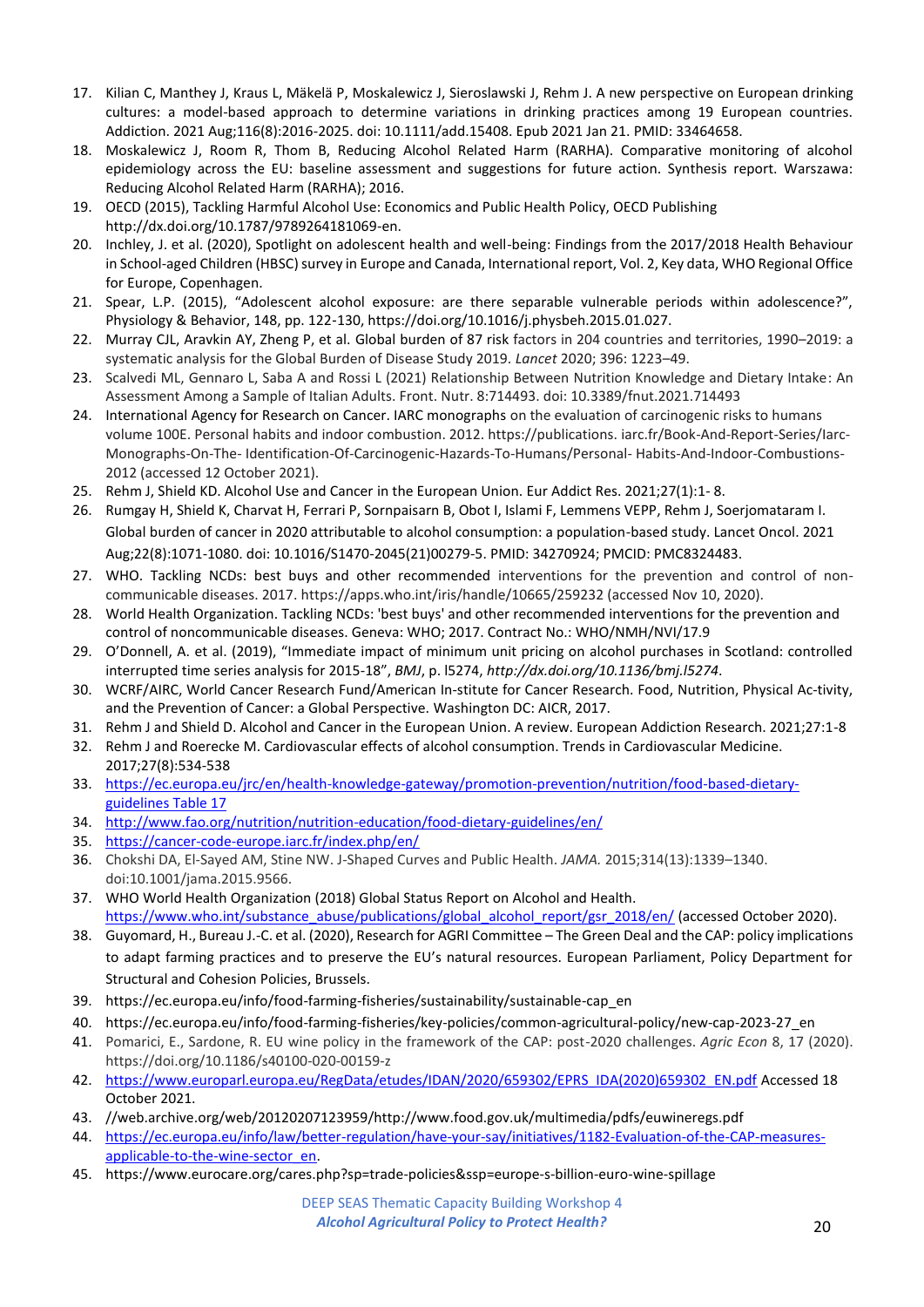- 46. European Commission, 2018. https://ec.europa.eu/health/alcohol/policy\_en.
- 47. [https://ec.europa.eu/food/document/download/472acca8-7f7b-4171-98b0-ed76720d68d3\\_en](https://ec.europa.eu/food/document/download/472acca8-7f7b-4171-98b0-ed76720d68d3_en) Accessed 18 October 2021
- 48. [https://ec.europa.eu/info/strategy/priorities-2019-2024/european-green-deal\\_en](https://ec.europa.eu/info/strategy/priorities-2019-2024/european-green-deal_en) accessed 18 October 2021
- 49. <https://eur-lex.europa.eu/legal-content/EN/TXT/PDF/?uri=CELEX:52021DC0049&rid=2> accessed 18 October 2021
- 50. [https://ec.europa.eu/info/law/better-regulation/have-your-say/initiatives/12782-EU-farm-and-food-products-review](https://ec.europa.eu/info/law/better-regulation/have-your-say/initiatives/12782-EU-farm-and-food-products-review-of-policy-on-promotion-inside-and-outside-the-EU/F1964482_en)[of-policy-on-promotion-inside-and-outside-the-EU/F1964482\\_en](https://ec.europa.eu/info/law/better-regulation/have-your-say/initiatives/12782-EU-farm-and-food-products-review-of-policy-on-promotion-inside-and-outside-the-EU/F1964482_en) Accessed 18 October 2021
- 51. [https://www.europarl.europa.eu/doceo/document/A-9-2021-0271\\_EN.html](https://www.europarl.europa.eu/doceo/document/A-9-2021-0271_EN.html) accessed 18 October 2021
- 52. <https://epha.org/farm-to-fork-alcohol-promotion-has-no-place-in-a-healthy-food-system-act-now/> accessed 18 October 2021
- 53. <https://candcgroupplc.com/wp-content/uploads/2020/02/CC.FootprintDrinksReport.2020.pdf> Accessed 18 October 2021
- 54. Weidema B P, de Saxcé M, Muñoz I. (2016). Environmental impacts of alcoholic beverages as distributed by the Nordic Alcohol Monopolies 2014. 2.-0 LCA consultants, Aalborg.
- 55. Jané-Llopis E, Kokole D, Neufeld M, Hasan OSM, Rehm J. What is the current alcohol labelling practice in the WHO European Region and what are barriers and facilitators to development and implementation of alcohol labelling policy? Copenhagen: WHO Regional Office for Europe; 2020 (Health Evidence Network (HEN) synthesis report 68).
- 56. Cecchini M, Warin L. Impact of food labelling systems on food choices and eating behaviours: a systematic review and meta-analysis of randomized studies. Obes Rev. 2016;17(3):201–10. doi: 10.1111/obr.12364.
- 57. Shangguan S, Afshin A, Shulkin M, Ma W, Marsden D, Smith J et al. A meta-analysis of food labeling effects on consumer diet behaviors and industry practices. Am J Prev Med. 2019;56(2):300–14. doi: 10.1016/j.amepre.2018.09.024.
- 58. Purmehdi M, Legoux R, Carrillat F, Senecal S. The effectiveness of warning labels for consumers: a meta-analytic investigation into their underlying process and contingencies. J Public Policy Mark. 2017;36(1):36–53. doi: 10.1509/jppm.14.047.
- 59. Osiowy M, Stockwell T, Zhao J, Thompson K, Moore S. How much did you actually drink last night? An evaluation of standard drink labels as an aid to monitoring personal consumption. Addict Res Theory. 2015;23(2):163–9. doi: 10.3109/16066359.2014.955480.
- 60. Wettlaufer A. Can a label help me drink in moderation? A review of the evidence on standard drink labelling. Subst Use Misuse. 2018;53(4):585–95. doi: 10.1080/10826084.2017.1349798.
- 61. Hobin E, Vallance K, Zuo F, Stockwell T, Rosella L, Simniceanu A et al. Testing the efficacy of alcohol labels with standard drink information and national drinking guidelines on consumers' ability to estimate alcohol consumption. Alcohol Alcohol. 2018;53(1):3–11. doi: 10.1093/alcalc/agx052.
- 62. Vallance K, Romanovska I, Stockwell T, Hammond D, Rosella L, Hobin E. "We have a right to know": exploring consumer opinions on content, design and acceptability of enhanced alcohol labels. Alcohol Alcohol. 2018;53(1):20–5. doi: 10.1093/alcalc/agx068.
- 63. Joint FAO/WHO Food Standards Programme Codex Committee on Food Labelling, 45th session, Ottawa, 13–17 May 2019. Rome: Joint Food and Agriculture Organization of the United Nations/World Health Organization Food Standards Programme; 2019 (http://www.fao.org/fao-who-codexalimentarius/sh-proxy/ en/?lnk=1&url=https%253A%252F%252Fworkspace.fao.org%252Fsites%252Fc odex%252FMeetings%252FCX-714- 45%252Ffl45\_01e.pdf, accessed 11 October 2021).
- 64. González-Vaqué L. Self-regulation of the labelling of the list of ingredients of alcoholic beverages: a long-term solution? Eur Food Feed Law Rev. 2017;12(5):413–21.
- 65. European Commission. Regulation (EU) No 1169/2011 of the European Parliament and of the Council of 25 October 2011 on the provision of food information to consumers. EC. Brussels; 2011
- 66. Report from the Commission to the European Parliament and the Council regarding the mandatory labelling of the list of ingredients and the nutrition declaration of alcoholic beverages. Brussels: European Commission; 2017 (https://ec.europa.eu/food/sites/food/files/safety/docs/fs\_labelling-nutrition\_legis\_alcohol-report\_en.pdf, accessed 11 Oct 2021).
- 67. Alcohol labelling: a discussion document on policy options. Copenhagen: WHO Regional Office for Europe; 2017 (http://www.euro.who.int/en/health-topics/disease-prevention/alcohol-use/publications/2017/alcohol-labelling-adiscussion-document-on-policy-options-2017, accessed 11 October 2021).
- 68. European Cider and Fruit Wine Association. Voluntary ingredient listing and nutrition information: production process for cider and fruit wine. Brussels: European Commission; 2018 (https://ec.europa.eu/food/sites/ food/files/safety/docs/fs\_labelling-nutrition\_legis\_alcohol-self-regulatory-proposal\_cider\_en.pdf, accessed 11 October 2021).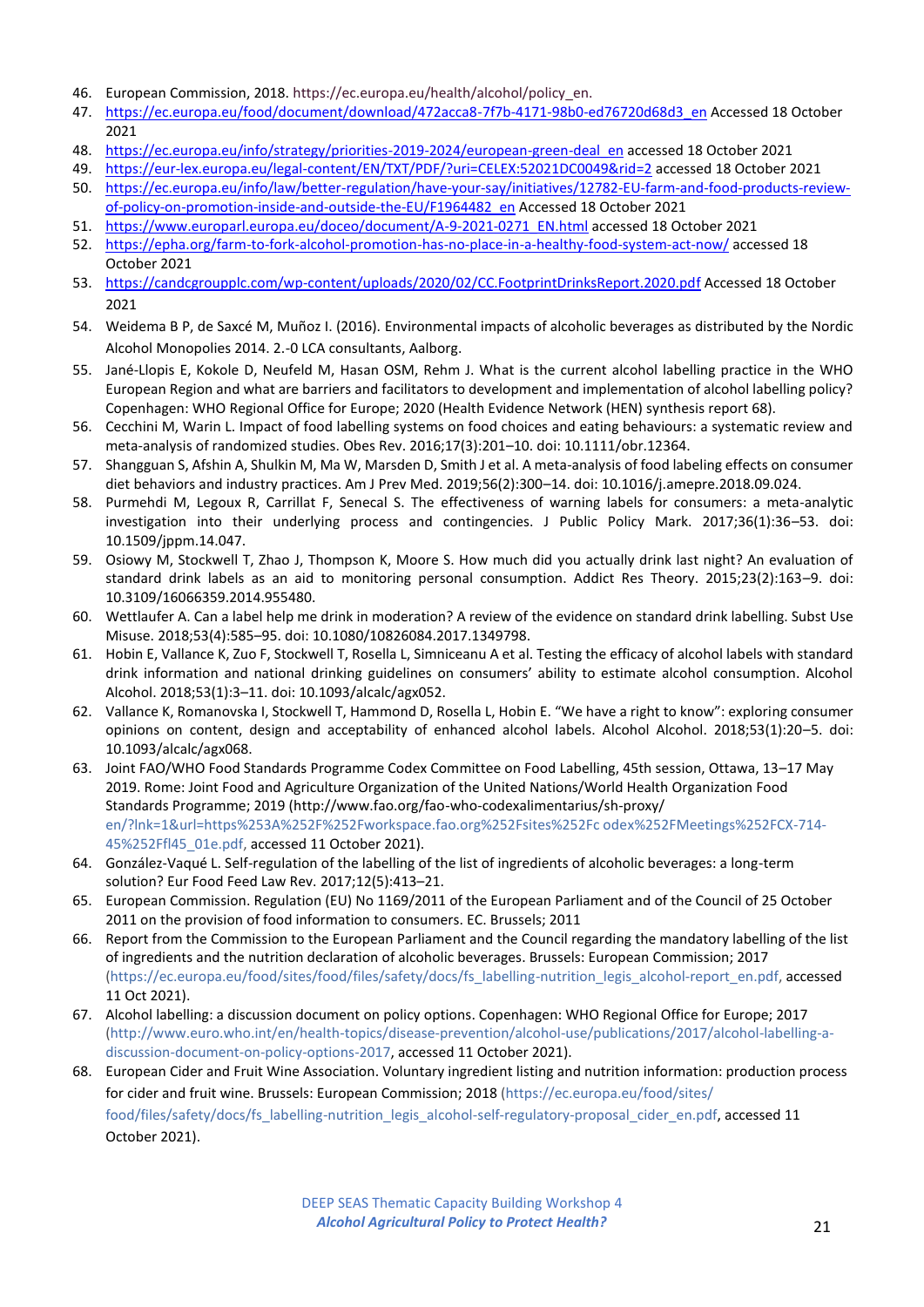- 69. What's in a beer? European brewers' commitment to listing ingredients and nutrition information. Brussels: The Brewers of Europe; 2015 (https:// beerwisdom.eu/wp-content/uploads/2018/03/whats-in-beer-20180312-1.pdf, accessed 11 October 2021).
- 70. Detailed wine and aromatised wine products annex to the self-regulatory proposal from the European alcoholic beverages sectors on the provision of nutrition information and ingredients. Brussels: European Commission; 2018 (https://ec.europa.eu/food/sites/food/files/safety/docs/fs\_labelling-nutrition\_legis\_alcohol-self-regulatoryproposal\_annex-wine-en.pdf, accessed 11 October 2021).
- 71. Self-regulatory proposal from the European alcoholic beverages sectors on the provision of nutrition information and ingredients listing. Brussels: European Commission; 2017 (https://ec.europa.eu/food/sites/food/files/safety/docs/ fs\_labelling-nutrition\_legis\_alcohol-self-regulatory-proposal\_en.pdf, accessed 11 October 2021).
- 72. Spirits sector annex to the self-regulatory proposal from the European alcoholic beverages sectors on the provision of nutrition information and ingredients listing. Brussels: spiritsEUROPE; 2018 (https://ec.europa.eu/ food/sites/food/files/safety/docs/fs\_labelling-nutrition\_legis\_alcohol-self-regulatory-proposal\_annex-spirits-en.pdf, accessed 11 October 2021).
- 73. All beers should be labelling ingredients and calories by end 2022. Brussels: The Brewers of Europe; 13 June 2019 (https://brewersofeurope.org/site/ media-centre/post.php?doc\_id=975, accessed 11 October 2021).
- 74. Consumer information: European producers sign memorandum of understanding to provide energy value on spirit drinks. Brussels: spiritsEUROPE; 4 June 2019 (https://spirits.eu/media/press-releases/consumer-informationeuropean-producers-sign-memorandum-of-understanding-to-provide-energy-value-on-spirit-drinks, accessed 11 October 2021).
- 75. Beer, wine and spirits producers' commitments: combating harmful drinking. 2017 progress report and five-year summary of actions. London: International Alliance for Responsible Drinking; 2018 (https://www.iard.org/ getattachment/61806635-0fc1-4dbb-a816-92dd167de8d1/2017-producers-commitments-full-report.pdf, accessed 11 October 2021).
- 76. Buykx P, Li J, De Matos EG, Gavens L, Hooper L, Ward B et al. Factors associated with public support for alcohol policy in England: a population-based survey. Lancet. 2016;388(S31). doi: https://doi.org/10.1016/S0140-6736(16)32267-X.
- 77. Anderson P, Jané-Llopis E, Hasan OSM, Rehm J. Changing collective social norms in favour of reduced harmful use of alcohol: a review of reviews. Alcohol Alcohol. 2018;53(3):326–32. doi: 10.1093/alcalc/agx121.
- 78. Bello P-Y. Sanitary warnings on alcoholic beverages: French experience. In: Eurocare Policy Debate, the European Parliament, 17 September 2013. Brussels: Eurocare; 2013 (https://slideplayer.com/slide/4515394/, accessed 11 December 2019).
- 79. Dumas A, Toutain S, Simmat-Durand L. The French paradox: forbidding alcohol during pregnancy, but making an exception for wine! In: Hoffman JD, editor. Pregnancy and alcohol consumption. Hauppage (NY): Nova Science; 2010:245–61.
- 80. Craplet M. Alcohol policy in France: between traditions and paradoxes. Brussels: Eurocare; 2015 (https://intra.tai.ee/images/eventlist/events/27-11- 15-alkokonverents\_4\_Craplet.pdf, accessed 11 December 2019).
- 81. Dumas A, Toutain S, Hill C, Simmat-Durand L. Warning about drinking during pregnancy: lessons from the French experience. Reprod Health. 2018;15:20. doi: 10.1186/s12978-018-0467-x.
- 82. Murray F. Ireland's Public Health Bill: crucial to reduce alcohol harm. Lancet. 2017;390(10109):2222–3. doi: 10.1016/S0140-6736(17)32759-9.
- 83. Hillier D. The arguments for and against alcohol warning labels. Vice. 22 May 2018 (https://www.vice.com/en\_uk/article/nekzjd/the-arguments-for-and-against-alcohol-warning-labels, accessed 11 December 2019).
- 84. Battaglene T. An analysis of ingredient and nutritional labeling for wine. BIO Web Conf. 2014;3:03006. doi: 10.1051/bioconf/20140303006.
- 85. Development Initiatives, (2017) *Global Nutrition Report 2017: Nourishing the SDGs*. Bristol: Development Initiatives.
- 86. Willett W, Rockström J, Loken B et al. (2019) Food in the Anthropocene: the EAT–Lancet Commission on healthy diets from sustainable food systems. Lancet 393: 447–492.
- 87. //web.archive.org/web/20120207123959/http://www.food.gov.uk/multimedia/pdfs/euwineregs.pdf
- 88. http://ec.europa.eu/agriculture/markets/wine/index\_en.htm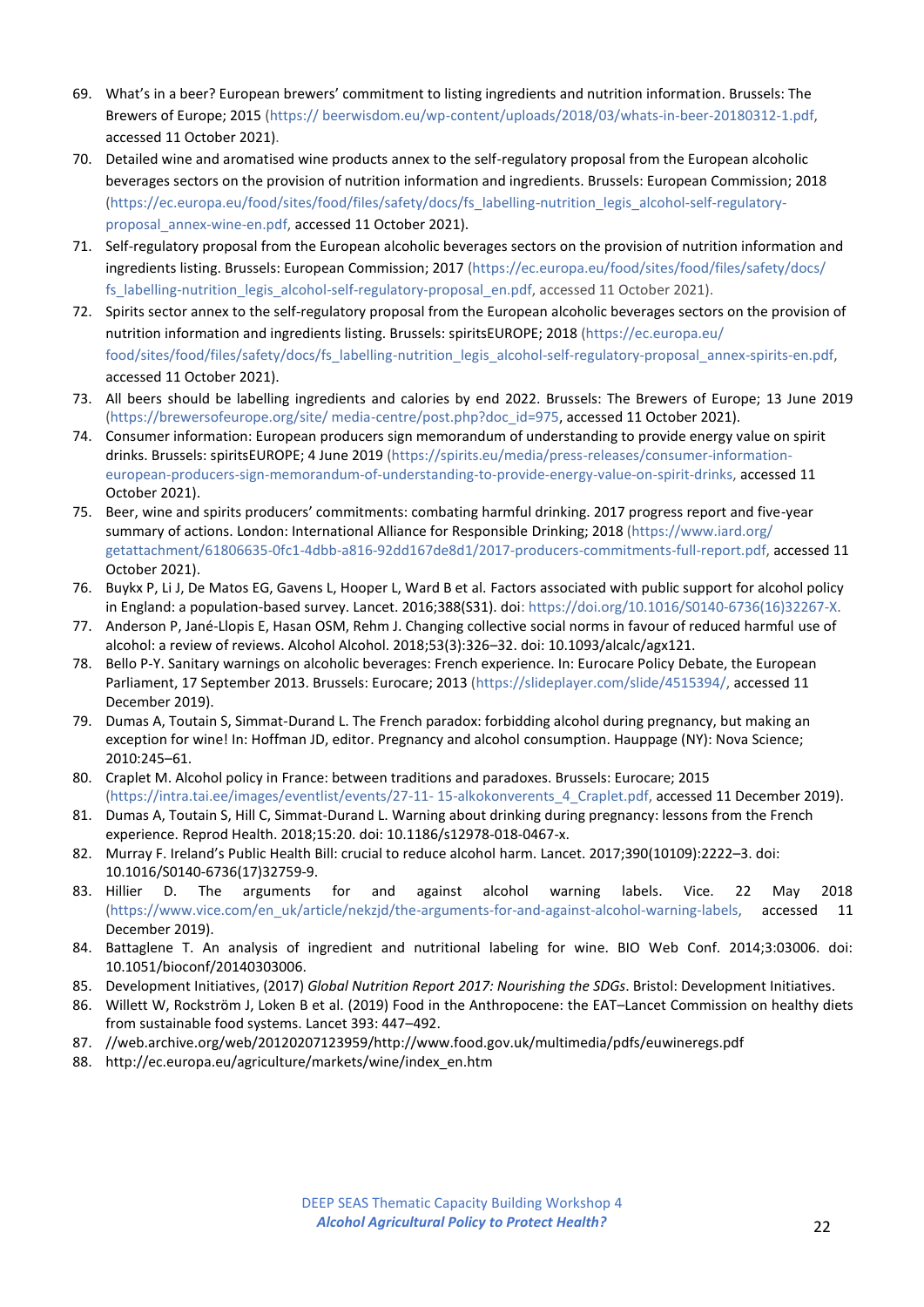# <span id="page-22-0"></span>Annex 1. The situation in the hosting Member State - Republic of Slovenia

Slovenia has one of the highest rates of alcohol consumption in the world, and is consistently above the European average. Addressing alcohol use and related harm is a policy priority in Slovenia. In 2020 people over the age of 15 consumed 9.82L of pure alcohol per capita in Slovenia (1), a drop from 11L in 2019. In addition to this, almost 60% of those who do drink can be classified as hazardous drinkers. (2) In particular, Slovenia has seen a notable increase in hazardous drinking among women. (3)

Drinking among adolescents and young people is of particular concern in Slovenia. Seventy percent of 15 yearolds have tried alcohol and 26.6% of 15 year-olds have been drunk at least twice in their lives. Forty percent of 15 year-olds tried alcohol before the age of 13. (3)

As observed in many other countries of the world, the harm from alcohol follows a social gradient in Slovenia, with people with lower socioeconomic status (lower levels of education, employment etc) suffering a greater burden of alcohol-related harm (2, 4).

In terms of costs, it is estimated that alcohol-related health costs alone, in the years 2012-2016, were on average, €147 million per year. Adding costs resulting from traffic accidents, crime, domestic violence and theft, the figure rises to €228 million (3).

#### Alcohol policy in Slovenia

In response to the high level of alcohol-related harm in Slovenia, has implemented policy focused on reducing alcohol use and related harm. Looking at the 10 recommended target areas of the *WHO global strategy to reduce the harmful use of alcohol* (5) which form the basis of the *European action plan to reduce the harmful use of alcohol 2012–2020* (6) Slovenia has made most progress in areas including drink-driving, monitoring, and restricting availability while more is to be done regarding restricting marketing, addressing unrecorded alcohol and alcohol affordability.



- *1. Drink driving policies and measures 6. Health services' response*
- *2. Leadership, awareness and commitment 7. Community and workplace action*
- 
- 
- *5. Reducing the negative consequences of drinking and alcohol intoxication 10. Pricing policies*
- 
- 
- *3. Monitoring and surveillance 8. Marketing and communication for alcoholic beverages*
- *4. Availability of alcohol 9. Reducing the public health impact of illicit alcohol and informally produced alcohol*
	-

*Figure 1. Comparison of Slovenia with the average of 30 European countries in adopting alcohol policy measures related to the 10 action areas identified in the WHO global strategy and European action plan (Source: (3))*

> DEEP SEAS Thematic Capacity Building Workshop 4 *Alcohol Agricultural Policy to Protect Health?* 23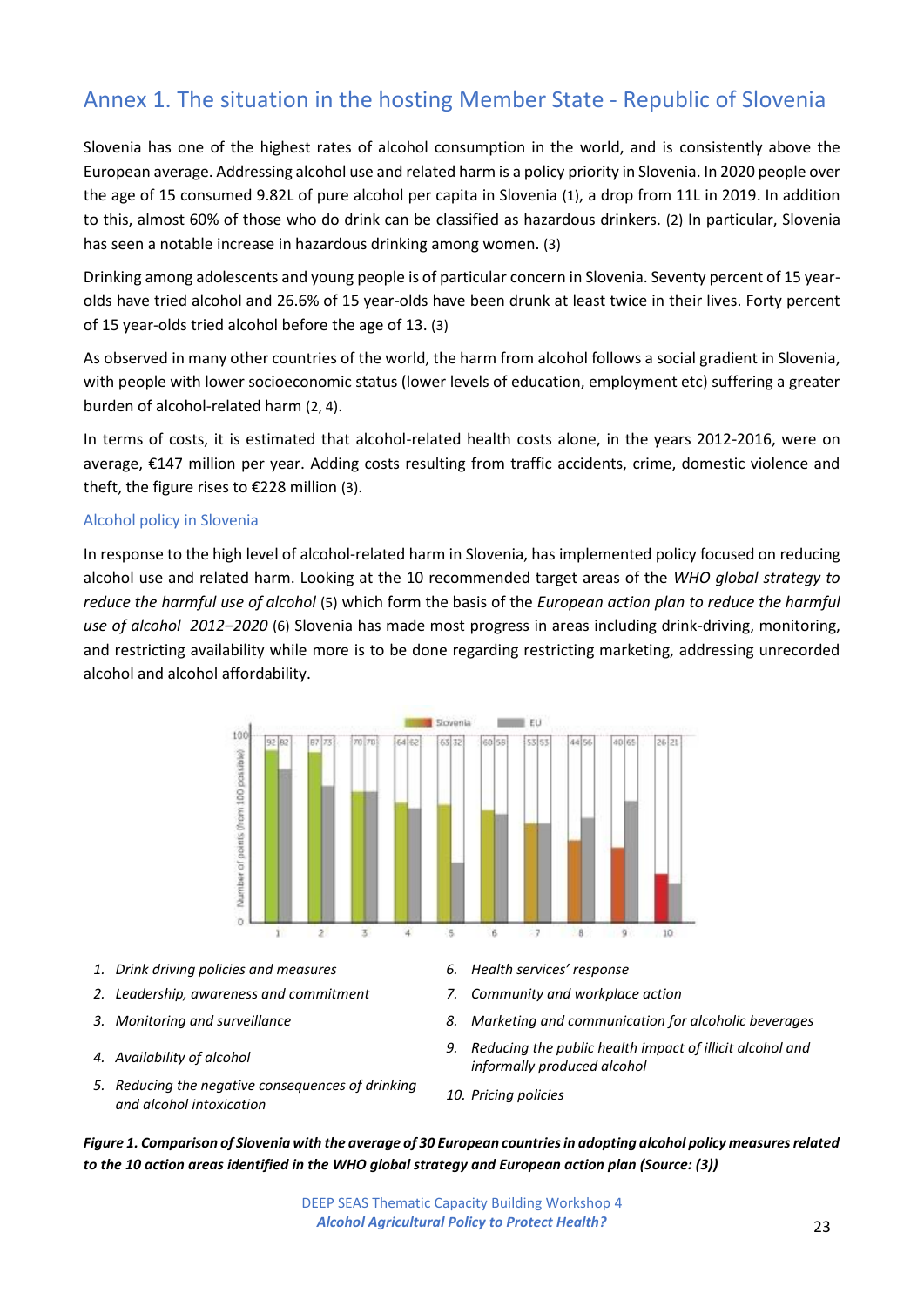#### Slovenia, agricultural policy and health

Slovenia is one of the few countries to take concrete action regarding the links between agricultural policy and health. One of the first attempts to assess the health effects of agricultural policy at national level was in the form of a Health Impact Assessment (HIA) looking at the potential impacts of the proposed policy over six policy topics and identified a range of health determinants potentially affected by agricultural policy, undertaken by the Slovenian Ministry of Health in 2003. This was done in the context of joining the EU in 2004, negotiations for adopting the EU legislative framework and Common Agriculture Policy (CAP) financial package and the National Food and Nutrition Action Plan being due to end in 2003. (7, 8)

A 2020 report from the European Parliamentary Research Service of the European Union aimed to examine issues in health food and agriculture and the role played by the CAP in connection with nutrition-related health issues. This report notes that an important part of the Slovenian HIA was the "*engagement with a wide range of stakeholders and other ministries to create shared agendas and goals, offering the opportunity for intersectoral policy making*." (9)

#### Conclusion

Overall, as seen across the EU, Slovenia is seeing a decline in alcohol consumption, but with alarming rises in consumption in some groups and in binge drinking. Building on significant gains in some areas, Slovenia continues to work towards implementing action in areas such as marketing and advertising, unrecorded alcohol and affordability as well as addressing inequalities health in general and in alcohol-related harms.

#### References

- 1. Data Portal of the National Institute of Public Health Slovenia. Annual alcohol consumption (L pure alcohol), adult population (15+). NIJZ; 2021 Available from: https://podatki.nijz.si/Table.aspx?layout=tableViewLayout2&px\_tableid=Alkohol.px&px\_path=NIJZ%20podatkovni% 20portal 2%20Determinante%20zdravja 5%20Alkohol 1%20Registrirana%20poraba%20alkohola&px language =sl&px\_db=NIJZ%20podatkovni%20portal&rxid=e877175d-dacd-4dfd-bb19-ebed7bf2d9ee.
- 2. National Institute of Public Health Slovenia. Inequalities in health. Future challenges for intersectoral cooperation. Ljubljana; 2021.
- 3. National Institute of Public Health Slovenia. Alcohol Policy in Slovenia. Opportunities for reducing harm, costs and health inequalities in population (English edition). Ljubljana; 2019.
- 4. Mackenbach JP, Kulhánová I, Bopp M, Borrell C, Deboosere P, Kovács K, et al. Inequalities in Alcohol-Related Mortality in 17 European Countries: A Retrospective Analysis of Mortality Registers. PLoS Med. 2015;12(12):e1001909.
- 5. World Health Organization. Global strategy to reduce the harmful use of alcohol. Geneva; 2010 Available from: https://www.who.int/substance\_abuse/alcstratenglishfinal.pdf.
- 6. World Health Organization Regional Office for Europe. European action plan to reduce the harmful use of alcohol 2012–2020. Copenhagen; 2012 Available from:
	- https://www.euro.who.int/\_\_data/assets/pdf\_file/0008/178163/E96726.pdf.
- 7. Lock K. Health Impact Assessment of Food and Agriculture Policies in Slovenia, and the potential effect of accession to the European Union Report for the Ministry of Health of the Republic Slovenia Health. Ljubljana; 2003 Available from: https://www.nijz.si/sites/www.nijz.si/files/publikacije-datoteke/health\_impact\_assessment\_of\_food.pdf.
- 8. Lock K G-BM, Martuzzi M, Otorepec P, Wallace P, Dora C, Robertson A, Zakotnic JM. . Health impact assessment of agriculture and food policies: lessons learnt from the Republic of Slovenia. . Bulletin of the World Health Organization. 2003;81(6):391-8. Available from: https://www.ncbi.nlm.nih.gov/pmc/articles/PMC2572478/pdf/12894321.pdf
- 9. McEldowney J. EU agricultural policy and health. Some historical and contemporary issues. Brussels; 2020 Available from:

https://www.europarl.europa.eu/RegData/etudes/IDAN/2020/659302/EPRS\_IDA(2020)659302\_EN.pdf.

DEEP SEAS Thematic Capacity Building Workshop 4 *Alcohol Agricultural Policy to Protect Health?* 24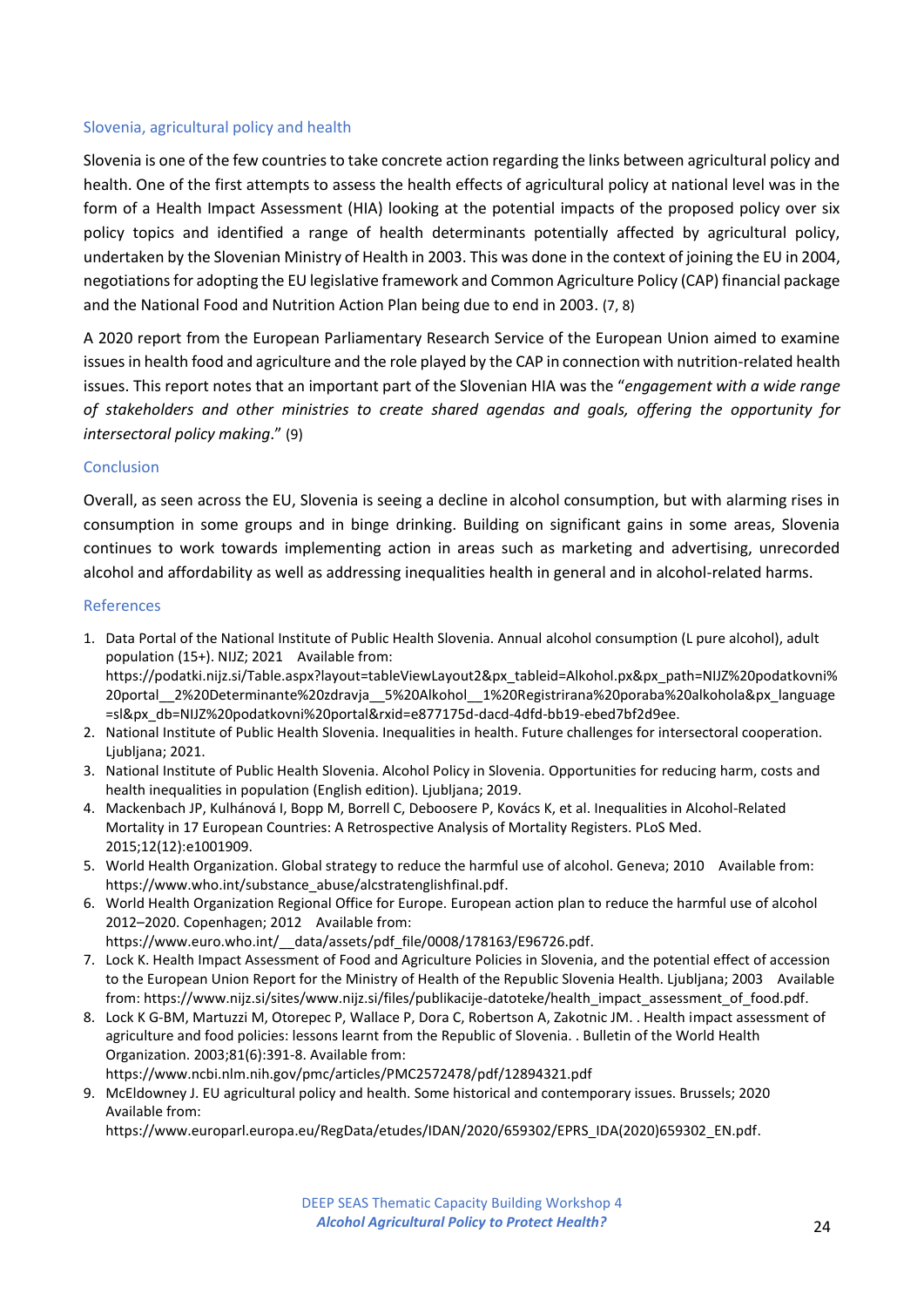# <span id="page-24-0"></span>Annex 2. Reviewer report

This report is intended to compliment and complete the information provided in the briefing documents and executive summary; which have the aim of giving relevant background information to the participants of the DEEP SEAS Workshop: *Agricultural policy to protect health?*

The workshop objective is to facilitate clear communication and exchange of perspectives and priorities, and to establish sustainable connections which can endure after the events to enhance and promote health in all policy initiatives. To achieve this, participants need a grounding in the topic which enables them to join in discussions and address the most relevant overlapping cross-sectoral concerns.

Reviewer: Nikolai Pushkarev, European Public Health Alliance (EPHA)

Title of background document: Agriculture policies and support mechanisms, including alcohol-related health impacts

Short biography – Position, institution and background in the field:

Nikolai Pushkarev is policy coordinator at the European Public Health Alliance (Epha), a leading European civil society network advocating for policies to improve health and well-being. Nikolai leads EPHA's work on Food Systems & NCD Prevention, promoting policies to tackle the common risk factors for noncommunicable diseases (NCDs), and to advance a transition towards sustainable food systems with health-enabling food environments. Previous experiences include human rights, environment, energy, as well as work in the cultural and private sectors. He gained an MA in European Law from Maastricht University and a postgraduate degree in agricultural economics through the School of Oriental and African Studies (University of London).

Over the last six years, Nikolai has lead EPHA's engagement on the reform of the EU Common Agricultural Policy. A wide range of materials can be accessed through the online [CAP4Health](https://epha.org/cap4health/) portal, including the reports:

EPHA (2016) A CAP for Healthy Living – [Mainstreaming Health into the EU Common Agricultural Policy](https://epha.org/report-a-cap-for-healthy-living/)

EPHA (2018) [Policy Briefing. CAP: 11 Ways to Deliver for Better Health](https://epha.org/cap4health-11-ways-to-deliver/)

Other publications:

Pushkarev, N., et al., EU Public Health Policies - State of play, current and future challenges, Study for the Committee on the Environment, Public Health and Food Safety of the European Parliament, Policy Department for Economic, Scientific and Quality of Life Policies, European Parliament, Luxembourg, 2019.

[https://www.europarl.europa.eu/RegData/etudes/STUD/2019/638426/IPOL\\_STU\(2019\)638426\\_EN.pdf](https://www.europarl.europa.eu/RegData/etudes/STUD/2019/638426/IPOL_STU(2019)638426_EN.pdf)

Pushkarev, N. (2015). A CAP for Healthy Living - [Mainstreaming Health into the EU Common Agricultural](https://webmail.clinic.cat/owa/redir.aspx?C=CwaNCL2_s1Oo4GfnfVqriIPGit9WRfv6qqhtX9Edaas0rXaPAprZCA..&URL=https%3a%2f%2feu-central-1.protection.sophos.com%3fd%3dnih.gov%26u%3daHR0cHM6Ly93d3cubmNiaS5ubG0ubmloLmdvdi9wbWMvYXJ0aWNsZXMvUE1DNTY5MDQ0OC8%3d%26i%3dNWZkYjRiODc3M2ZiN2EwZGZmZjA2NzE0%26t%3dcEExQldLVzdGdHlCNHNpUGlZNlk2NHFGUCt4bWRtQlRaWis1NVc4M1RqOD0%3d%26h%3daaf2965d63494aeaaed983aa399256dd)  [Policy:](https://webmail.clinic.cat/owa/redir.aspx?C=CwaNCL2_s1Oo4GfnfVqriIPGit9WRfv6qqhtX9Edaas0rXaPAprZCA..&URL=https%3a%2f%2feu-central-1.protection.sophos.com%3fd%3dnih.gov%26u%3daHR0cHM6Ly93d3cubmNiaS5ubG0ubmloLmdvdi9wbWMvYXJ0aWNsZXMvUE1DNTY5MDQ0OC8%3d%26i%3dNWZkYjRiODc3M2ZiN2EwZGZmZjA2NzE0%26t%3dcEExQldLVzdGdHlCNHNpUGlZNlk2NHFGUCt4bWRtQlRaWis1NVc4M1RqOD0%3d%26h%3daaf2965d63494aeaaed983aa399256dd) European Public Health Alliance (EPHA), 2015. AIMS public health, 2(4), 844. <https://www.ncbi.nlm.nih.gov/pmc/articles/PMC5690448/>

U Erklavec, C Birt, N Pushkarev, Common Agricultural Policy (CAP) from a Public Health Perspective, European Journal of Public Health, Volume 31, Issue Supplement\_3, October 2021, ckab164.188, <https://doi.org/10.1093/eurpub/ckab164.188>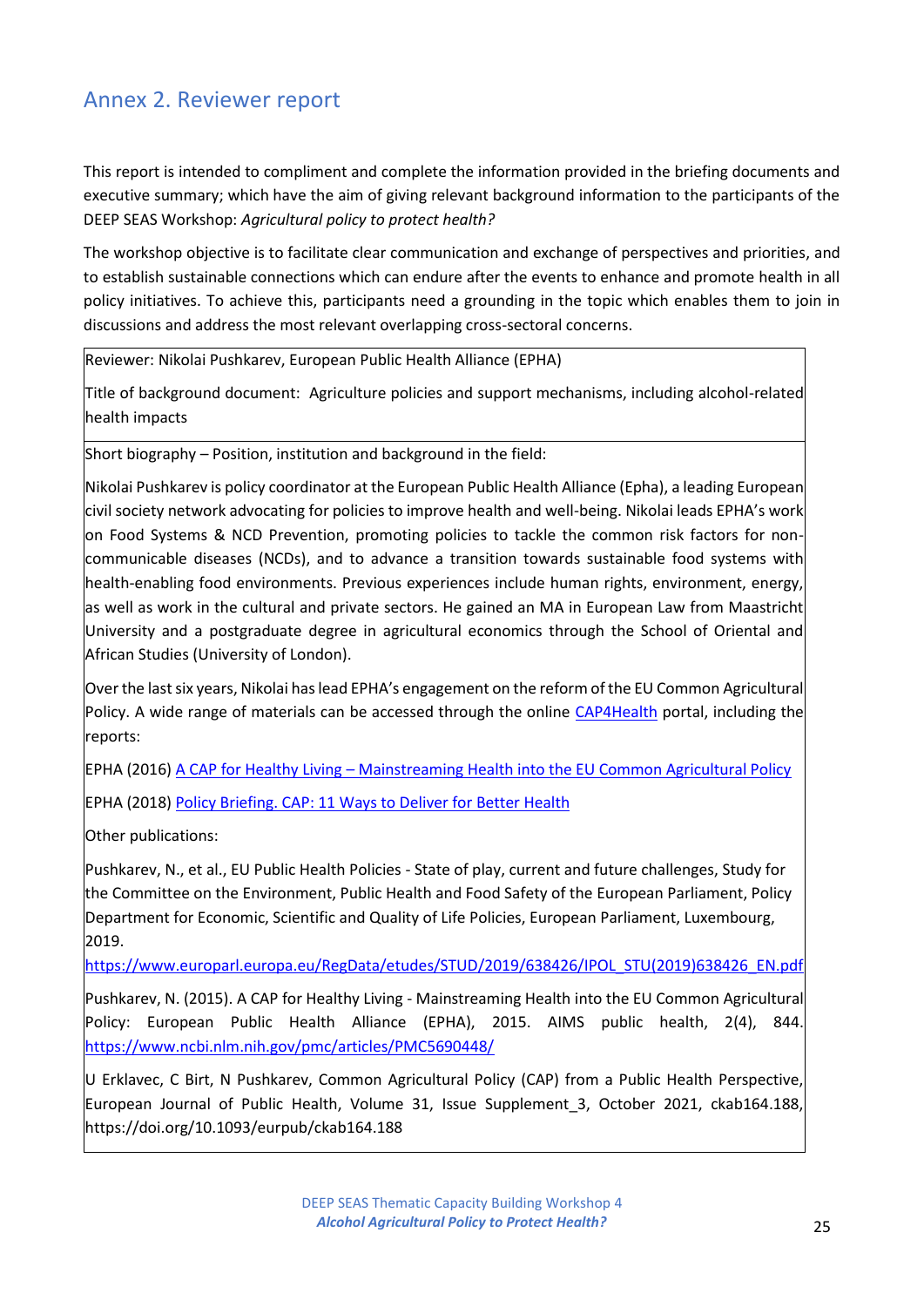Reflections on the briefing document:

## **Topic: sustainable healthy diet, alcohol and Farm to Fork Strategy**

This paper provides a very valuable contribution to help reframe, in an evidence-based way, the narrative about the relationship between alcohol and healthy diet. Such a reframing is urgently needed, as evidenced, for instance, by a highly questionable paragraph on alcohol adopted on 20 October 2021 as part of the European Parliament's [Own Initiative Report](https://www.europarl.europa.eu/doceo/document/TA-9-2021-0425_EN.html) on the EU Farm to Fork Strategy.

Paragraph 86 of the report "*Underlines the need to boost European information campaigns on moderate consumption of wines while maintaining the promotion of quality products; considers that only broad information and education campaigns would be effective in combating the abuse of consumption and recalls that moderate wine consumption is part of the Mediterranean diet*".

This paragraph is problematic on at least two accounts.

First of all, the assertion that information and education campaigns are especially effective in combating alcohol harm is not at all supported by evidence. Public health evidence on the effectiveness and cost-effectiveness of interventions, as for instance summarised in the World Health Organization's '[Best Buys](https://apps.who.int/iris/handle/10665/259232)' prioritises measures involving pricing, marketing restrictions and controlling availability.

Secondly, it implies that moderate wine consumption contributes to the (well-attested) healthfulness of the Mediterranean diet. The current paper points out that "*moderate alcohol intake during meals, as in the most "classical" Mediterranean diet could be the best "tolerable" option*", and thus possibly a way to reduce harm, but is "*neither a recommendation nor a suggestion*". It is important that this narrative and understanding of the evidence gets hold among policy-makers across Europe.

In discussing the Farm to Fork Strategy, more can be said about the ambiguous relationship between alcohol and the debate on sustainable food systems. While alcoholic beverages are classified as a food in the EU, they are usually absent from policy processes dealing with food sustainability, including from the Farm to Fork Strategy which represents the most comprehensive approach to the topic so far.

Given alcohol's special properties, including its toxicity and addictiveness, it can indeed be argued that alcoholic beverages should not be considered to be 'food products' and therefore not figure prominently in the context of debates on sustainable healthy diets and the future of food. At the same time, while arguing for a special approach to alcoholic drinks, it is important to ensure they do not become exempted from food policies. The risk of this happening is clearly shown by the case of nutrition and ingredient labelling.

Moreover, the paper rightly points out that, next to other harmful effects, alcohol provides 'empty' calories to the diet. This while producing the raw materials for alcoholic drinks requires valuable natural resources, such as land and water, involves significant agrochemicals use and has climate impacts. These considerations certainly deserve scrutiny as part of thinking about how a food system that should meet nutrition objectives within planetary boundaries should look like, and which incentives are necessary, and which ones stand in the way, of achieving it.

## **Topic: Common Agricultural Policy and alcohol**

While the Regulations that will constitute the new EU Common Agricultural Policy (CAP) are still to be formally adopted, the political agreement on the latest reform has been reached and there is a good perspective on the shape of the provisions that will constitute the new CAP. Some further reflections on the new CAP and its coherence with alcohol harm reduction can therefore be made.